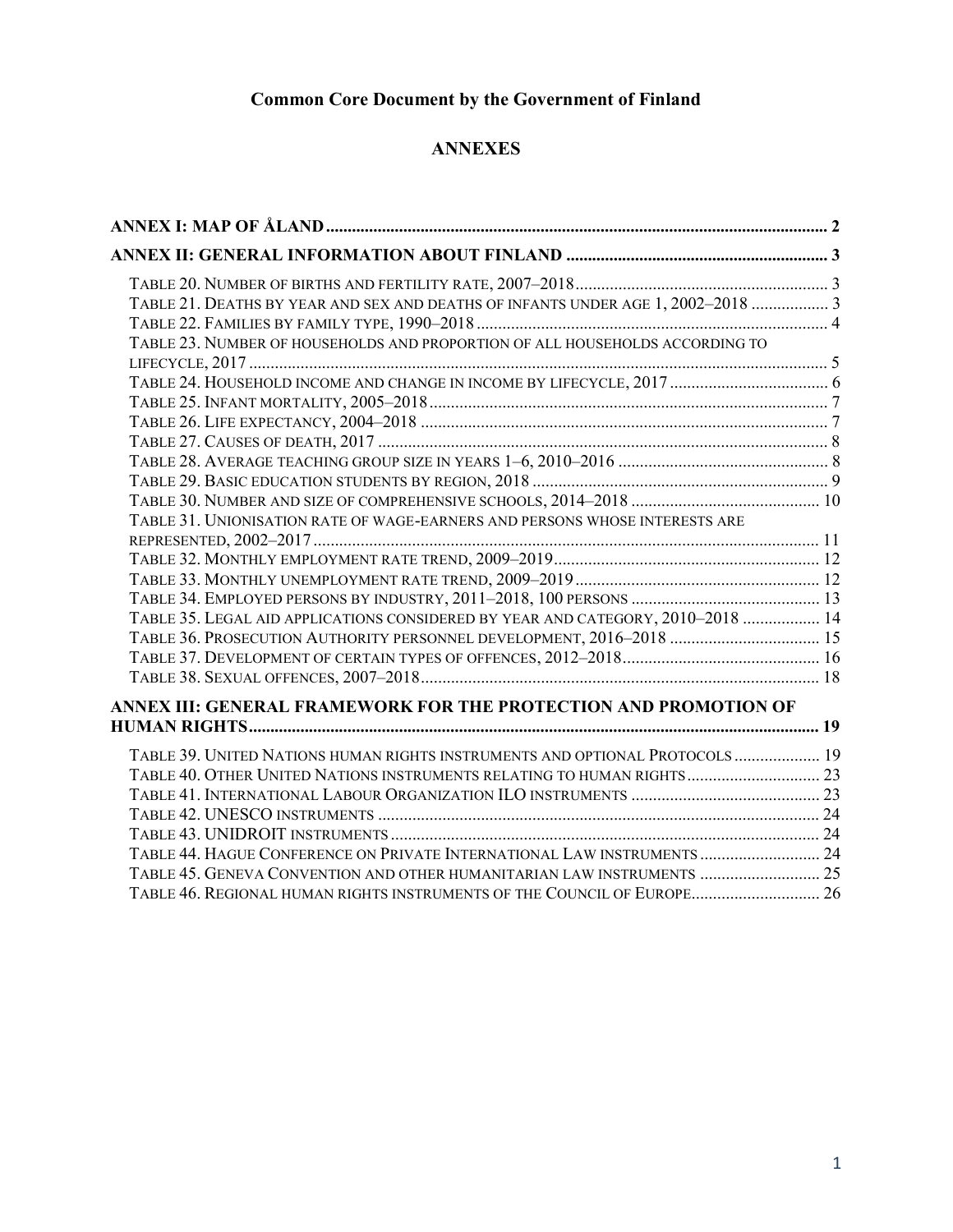# ANNEX I: MAP OF ÅLAND

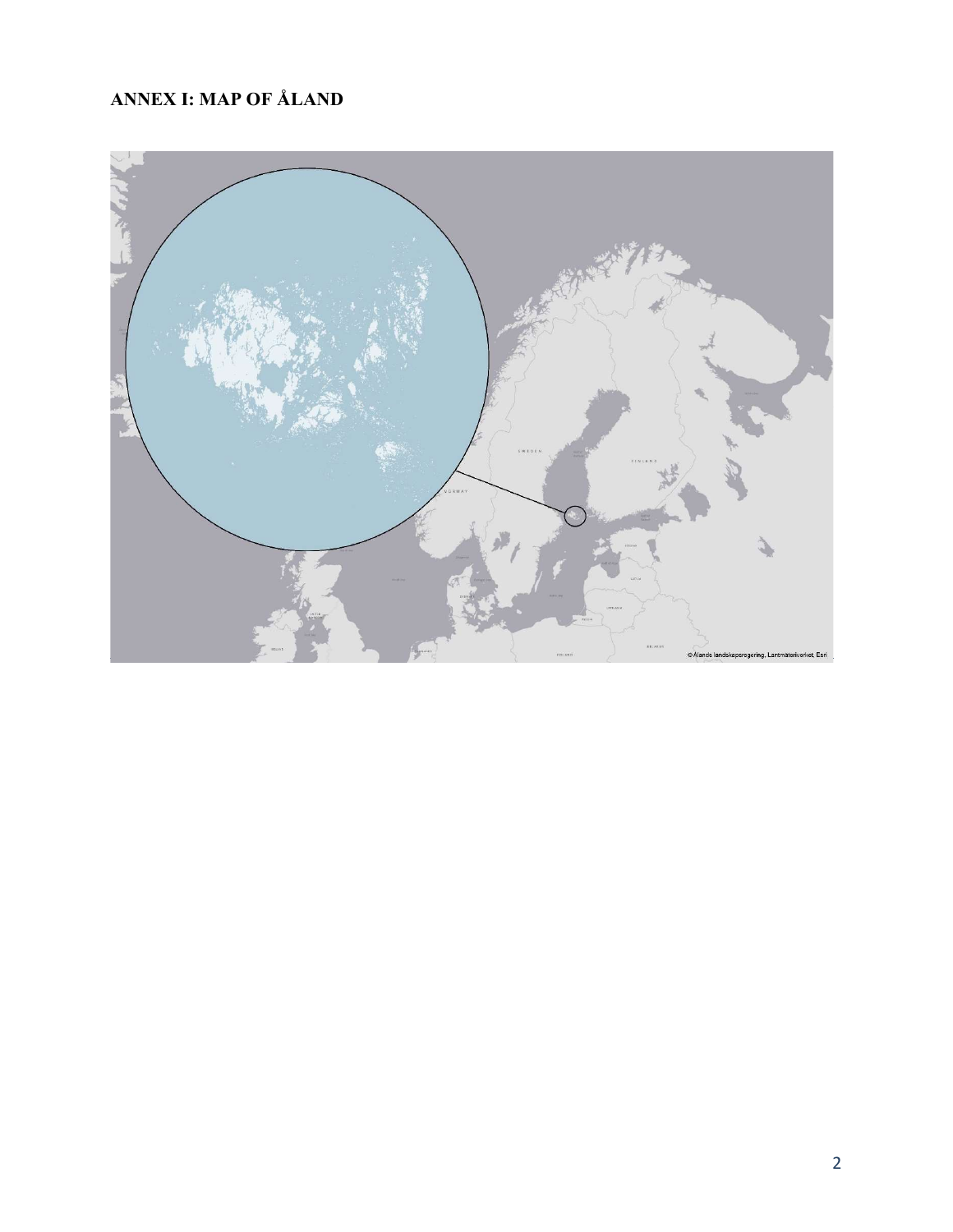## ANNEX II: GENERAL INFORMATION ABOUT FINLAND

| Year | of<br><b>Number</b><br>live births | <b>Total</b><br>fertility rate | Mother's mean age by<br>all live births | Mother's mean age by<br>first live birth |
|------|------------------------------------|--------------------------------|-----------------------------------------|------------------------------------------|
| 2007 | 58 729                             | 1.83                           | 30.0                                    | 28.1                                     |
| 2008 | 59 530                             | 1.85                           | 30.1                                    | 28.2                                     |
| 2009 | 60 430                             | 1.86                           | 30.1                                    | 28.2                                     |
| 2010 | 60 980                             | 1.87                           | 30.1                                    | 28.3                                     |
| 2011 | 59 961                             | 1.83                           | 30.3                                    | 28.4                                     |
| 2012 | 59 493                             | 1.80                           | 30.3                                    | 28.5                                     |
| 2013 | 58 134                             | 1.75                           | 30.4                                    | 28.6                                     |
| 2014 | 57 232                             | 1.71                           | 30.5                                    | 28.6                                     |
| 2015 | 55 472                             | 1.65                           | 30.6                                    | 28.8                                     |
| 2016 | 52 814                             | 1.57                           | 30.8                                    | 29.1                                     |
| 2017 | 50 321                             | 1.49                           | 30.9                                    | 29.2                                     |
| 2018 | 47 577                             | 1.41                           | 31.1                                    | 29.4                                     |

Table 20. Number of births and fertility rate, 2007–2018

Source: Statistics Finland

| Year | <b>Total</b> | Men     | Women   | <b>Infants under 1</b> |
|------|--------------|---------|---------|------------------------|
| 2002 | 49 418       | 23 992  | 25 4 26 | 168                    |
| 2003 | 48 996       | 23 9 22 | 25 074  | 176                    |
| 2004 | 47 600       | 23 802  | 23 798  | 191                    |
| 2005 | 47928        | 24 057  | 23 871  | 174                    |
| 2006 | 48 065       | 24 3 15 | 23 750  | 167                    |
| 2007 | 49 077       | 24 809  | 24 268  | 161                    |
| 2008 | 49 0 94      | 24 457  | 24 637  | 157                    |
| 2009 | 49883        | 25 150  | 24 7 33 | 158                    |
| 2010 | 50 887       | 25 5 39 | 25 3 48 | 140                    |
| 2011 | 50 585       | 25 3 35 | 25 250  | 143                    |
| 2012 | 51 707       | 25 623  | 26 084  | 141                    |
| 2013 | 51 472       | 25 631  | 25 841  | 102                    |
| 2014 | 52 186       | 25 748  | 26 438  | 124                    |
| 2015 | 52 492       | 25 9 92 | 26 500  | 97                     |
| 2016 | 53 923       | 26 9 22 | 27 001  | 100                    |
| 2017 | 53 722       | 26 895  | 26 827  | 102                    |
| 2018 | 54 527       | 27 184  | 27 343  | 101                    |

Table 21. Deaths by year and sex and deaths of infants under age 1, 2002–2018

Source: Statistics Finland, Deaths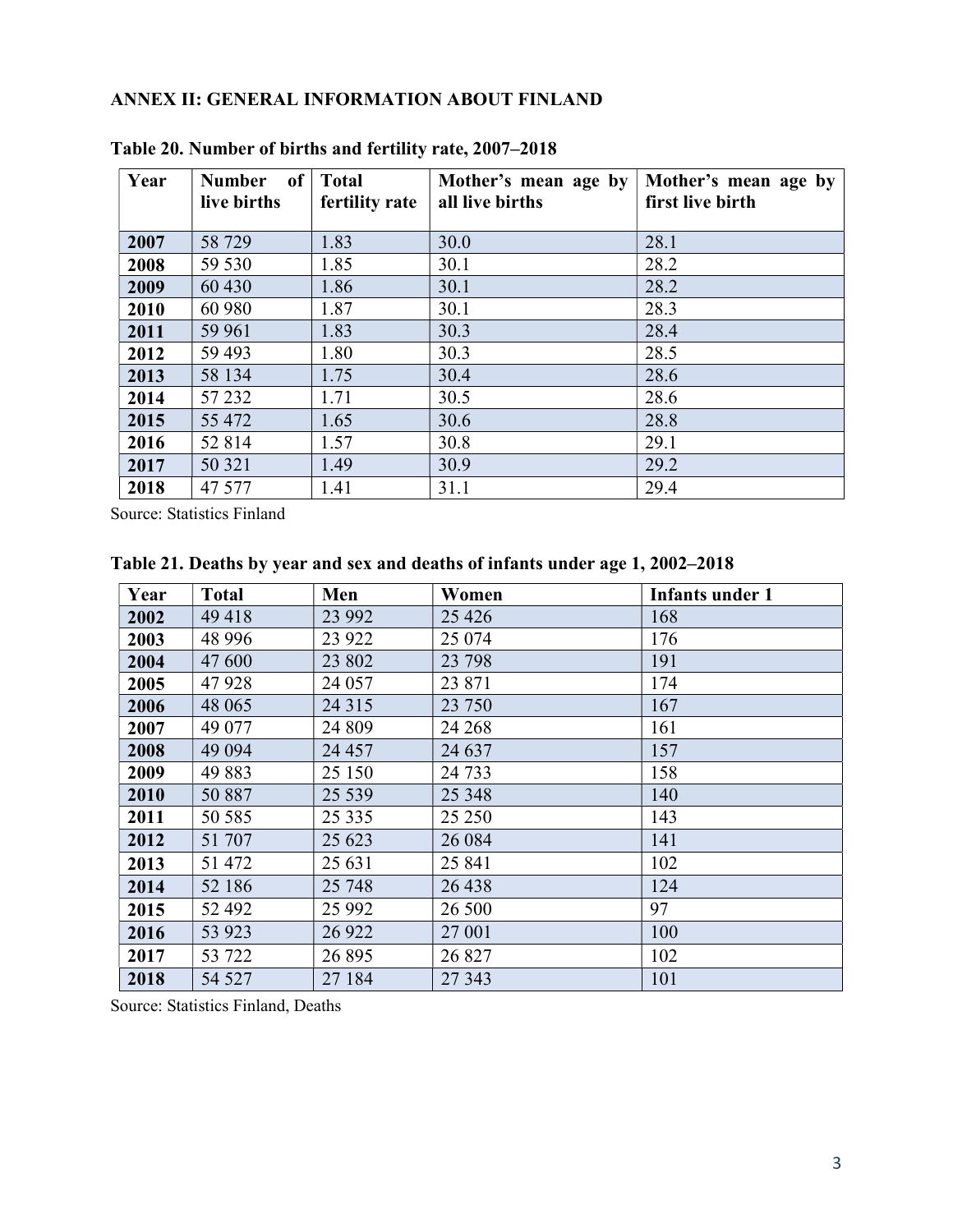| <b>Family type</b>                | 1990                 | 1995                 | 2000                 | 2005                 | 2010      | 2015                 | 2017           | 2018          | Change   |
|-----------------------------------|----------------------|----------------------|----------------------|----------------------|-----------|----------------------|----------------|---------------|----------|
|                                   |                      |                      |                      |                      |           |                      |                |               | $2017 -$ |
|                                   |                      |                      |                      |                      |           |                      |                |               | 2018     |
| Families,                         | 1 365                | 1 382                | 1 401                | 1 426                | 1 455     | 1 475                | 1 471          | 1 4 6 8       | $-2819$  |
| total                             | 341                  | 970                  | 963                  | 002                  | 073       | 335                  | 500            | 681           |          |
| <b>Married</b>                    | 364                  | 395                  | 436                  | 481                  | 513       | 528                  | 531<br>5       | 533<br>$\tau$ | 2 1 8 8  |
| couple,<br>$\mathbf{n}\mathbf{o}$ | 452                  | 953                  | 019                  | 209                  | 889       | 539                  | 75             | 63            |          |
| children,                         |                      |                      |                      |                      |           |                      |                |               |          |
| total                             |                      |                      |                      |                      |           |                      |                |               |          |
| -opposite                         | 364                  | 395                  | 436                  | 481                  | 513       | 528                  | 530            | 532           | 1900     |
| sex                               | 452                  | 953                  | 019                  | 209                  | 889       | 539                  | 404            | 304           |          |
| - same sex                        | $\ddotsc$            | $\ddotsc$            | $\ddotsc$            | $\ddot{\phantom{a}}$ | $\ddotsc$ | $\ddotsc$            | 1 1 7 1        | 1 4 5 9       | 288      |
| <b>Married</b>                    | 640                  | 579                  | 514                  | 468                  | 446       | 424                  | 4124           | 404 6         | $-7834$  |
| couple and                        | 062                  | 578                  | 868                  | 266                  | 433       | 185                  | 97             | 63            |          |
| children,                         |                      |                      |                      |                      |           |                      |                |               |          |
| total                             |                      |                      |                      |                      |           |                      |                |               |          |
| -opposite                         | 640                  | 579                  | 514                  | 468                  | 446       | 424                  | 41210          | 404           | $-7960$  |
| sex                               | 062                  | 578                  | 868                  | 266                  | 433       | 185                  | $\overline{2}$ | 142           |          |
| -same sex                         | $\ddotsc$            | $\ddot{\phantom{a}}$ | $\ddot{\phantom{a}}$ | $\ddotsc$            | $\ddotsc$ | $\ddot{\phantom{a}}$ | 395            | 521           | 126      |
| Cohabiting                        | 123                  | 135                  | 160                  | 180                  | 195       | 215                  | 217            | 220           | 2 5 3 5  |
| couple,<br>$\bf{no}$              | 471                  | 996                  | 132                  | 590                  | 967       | 620                  | 644            | 179           |          |
| children                          |                      |                      |                      |                      |           |                      |                |               |          |
| Cohabiting                        | 65                   | 85                   | 102                  | 112                  | 117       | 122                  | 123            | 122           | $-620$   |
| couple and                        | 896                  | 309                  | 581                  | 847                  | 254       | 657                  | 234            | 614           |          |
| children                          |                      |                      |                      |                      |           |                      |                |               |          |
| <b>Mother</b> and                 | 147                  | 159                  | 159                  | 153                  | 149       | 150                  | 152            | 152           | 428      |
| children                          | 297                  | 063                  | 432                  | 024                  | 651       | 274                  | 460            | 888           |          |
| Father and                        | 24                   | 27                   | 28                   | 29                   | 30        | 31                   | 32             | 33            | 676      |
| children                          | 161                  | 071                  | 931                  | 238                  | 278       | 452                  | 616            | 292           |          |
| <b>Registered</b>                 | $\ddot{\phantom{a}}$ | $\ddotsc$            | $\ddotsc$            | 398                  | 706       | 1 0 23               | 640            | 586           | $-54$    |
| male couple                       |                      |                      |                      |                      |           |                      |                |               |          |
| <b>Registered</b>                 | $\ddotsc$            | $\ddotsc$            | $\ddotsc$            | 430                  | 895       | 1585                 | 834            | 696           | $-138$   |
| female                            |                      |                      |                      |                      |           |                      |                |               |          |
| couple                            |                      |                      |                      |                      |           |                      |                |               |          |
| Family                            | 4 101                | 4 0 9 3              | 4 0 5 3              | 4 0 3 7              | 4 0 6 5   | 4 080                | 4 0 5 5        | 4 0 3 3       | $-21503$ |
| population                        | 922                  | 238                  | 850                  | 753                  | 168       | 544                  | 224            | 721           |          |
| Population                        | 4 9 9 8              | 5 116                | 5 181                | 5 255                | 5 375     | 5 487                | 5 5 1 3        | 5 5 1 7       | 4789     |
| at 31 Dec                         | 478                  | 826                  | 115                  | 580                  | 276       | 308                  | 130            | 919           |          |
| <b>Proportion</b>                 | 82.1                 | 80.0                 | 78.2                 | 76.8                 | 75.6      | 74.4                 | 73.6           | 73.1          | $-0.5$   |
| of<br>family                      |                      |                      |                      |                      |           |                      |                |               |          |
| population,                       |                      |                      |                      |                      |           |                      |                |               |          |
| $\frac{0}{0}$                     |                      |                      |                      |                      |           |                      |                |               |          |
| <b>Average</b>                    | 3.00                 | 2.96                 | 2.89                 | 2.83                 | 2.79      | 2.77                 | 2.76           | 2.75          | 0.0      |
| family size                       |                      |                      |                      |                      |           |                      |                |               |          |

Table 22. Families by family type, 1990–2018

Source: Statistics Finland, families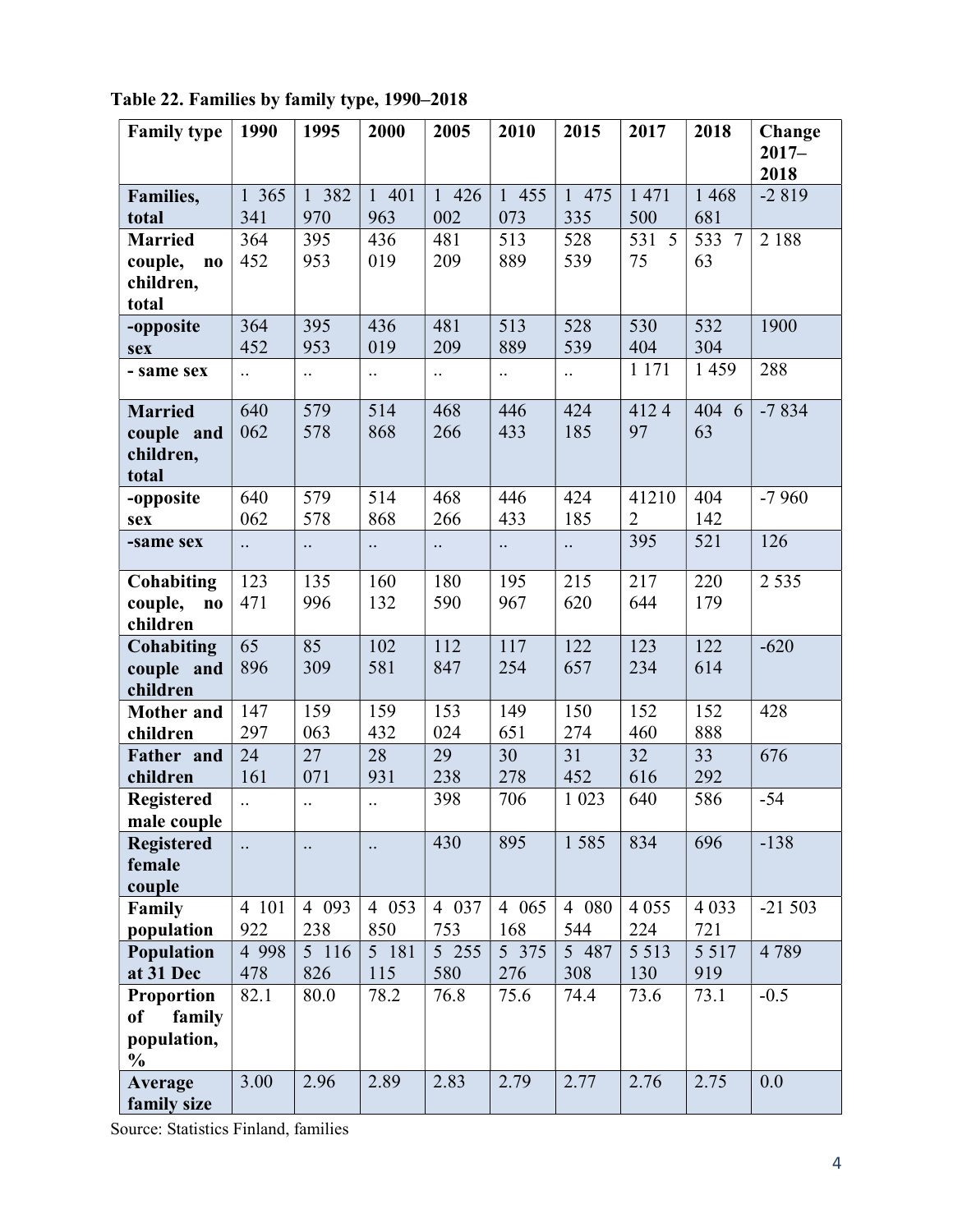| <b>Economic unit</b>                         | Number of  | Proportion of     | Average            | Economically                     |
|----------------------------------------------|------------|-------------------|--------------------|----------------------------------|
|                                              | households | all<br>households | size<br>(number of | active<br>(number<br>of persons) |
|                                              |            | (%)               | persons)           |                                  |
| One-person households,                       | 1 167 000  | 43.0              | 1.0                |                                  |
| total                                        |            |                   |                    |                                  |
| household<br>One-person                      | 285 000    | 10.5              | 1.0                | 0.35                             |
| aged under 35                                |            | 15.9              |                    |                                  |
| household<br><b>One-person</b><br>aged 35-64 | 431 000    |                   |                    |                                  |
| household<br><b>One-person</b>               | 451 000    | 16.6              |                    |                                  |
| aged over 64                                 |            |                   |                    |                                  |
| <b>Single</b><br>parent                      | 96 000     | 3.6               | 2.75               | 0.67                             |
| households                                   |            |                   |                    |                                  |
| <b>Childless couples, total</b>              | 815 000    | 30.0              | 2.0                | 0.89                             |
| Childless couples aged                       | 173 000    | 6.4               |                    |                                  |
| under 35                                     |            |                   |                    |                                  |
| Childless couples aged                       | 328 000    | 12.1              |                    |                                  |
| $35 - 64$<br>Childless couples aged          | 341 000    | 11.6              |                    |                                  |
| over 64                                      |            |                   |                    |                                  |
| Couples with children,                       | 477 000    | 17.6              | 4.04               | 1.64                             |
| total                                        |            |                   |                    |                                  |
| Couples with children,<br>all aged under 7   | 156 000    | 5.7               |                    |                                  |
| Couples with children,                       | 92 000     | 3.4               |                    |                                  |
| youngest aged under 7                        |            |                   |                    |                                  |
| Couples with children,                       | 113 000    | 4.2               |                    |                                  |
| youngest aged 7-12                           |            |                   |                    |                                  |
| Couples with children,                       | 64 000     | 2.3               |                    |                                  |
| youngest aged 13-17                          |            |                   |                    |                                  |
| Couples with children                        | 53 000     | 1.9               |                    |                                  |
| aged both under and<br>over 18               |            |                   |                    |                                  |
| <b>Other households</b>                      | 157 000    | 5.8               |                    |                                  |
| <b>All households</b>                        | 2 713 000  | 100.0             | 2.00               | 0.82                             |

Table 23. Number of households and proportion of all households according to lifecycle, 2017

Source: Statistics Finland, Income distribution statistics, StatFin database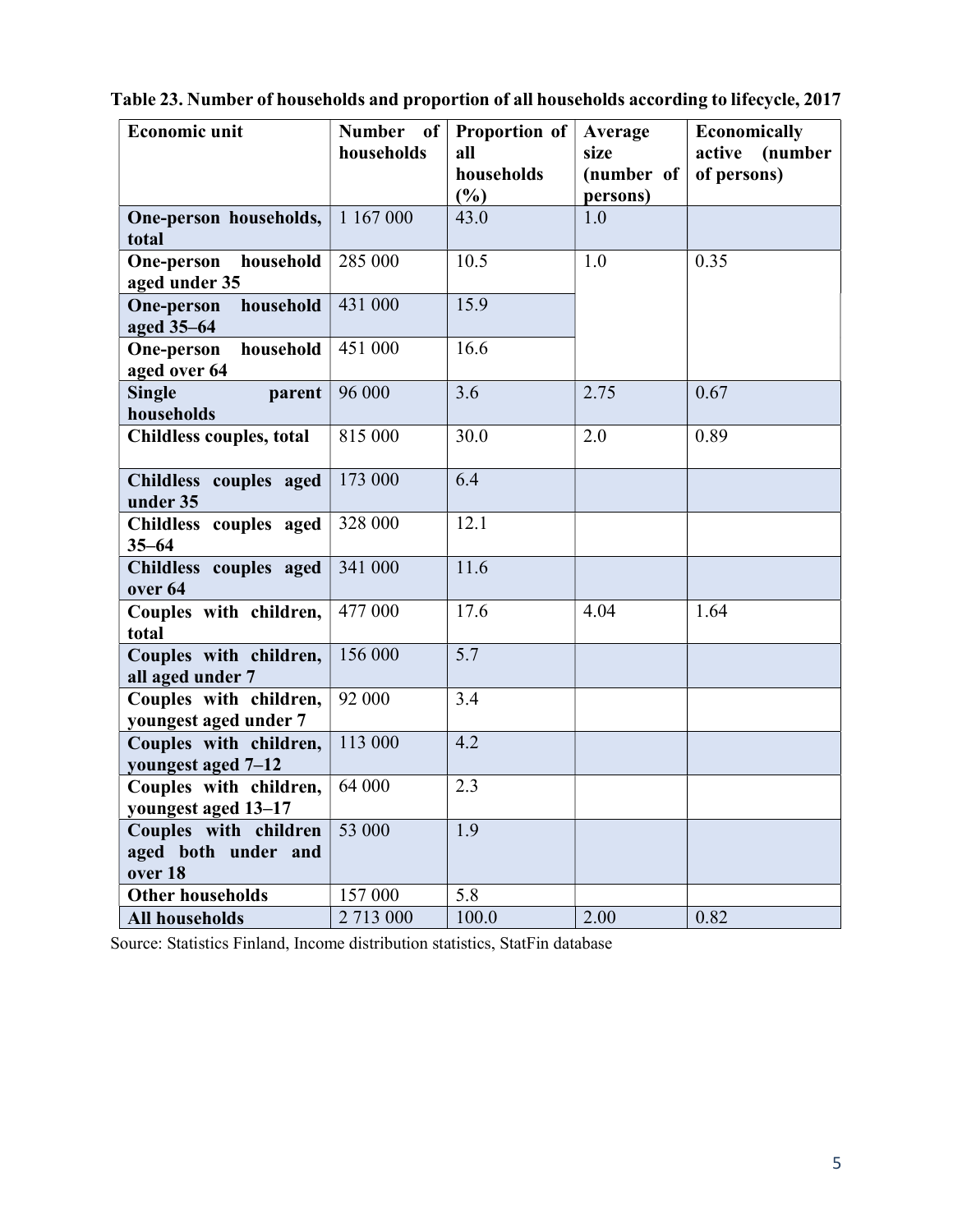| <b>Economic unit</b>                                 | <b>Income, EUR</b> | Change in income, % |               |
|------------------------------------------------------|--------------------|---------------------|---------------|
|                                                      |                    | $2000 -$<br>2010    | 1989-<br>2017 |
| One-person households, total                         | 18 000             | 26                  | 39            |
| One-person household aged under 35                   | 16 700             | 15                  | 9             |
| One-person household aged 35-64                      | 22 100             | 30                  | 37            |
| One-person household aged over 64                    | 17 000             | 28                  | 55            |
| <b>Single parent households</b>                      | 18 100             | 21                  | 17            |
| Childless couples, total                             | 28 100             | 28                  | 42            |
| Childless couples aged under 35                      | 26 000             | 27                  | 20            |
| Childless couples aged 35–64                         | 34 000             | 33                  | 55            |
| Childless couples aged over 64                       | 23 900             | 38                  | 65            |
| Couples with children, total                         | 26 400             | 28                  | 38            |
| Couples with children, all aged under 7              | 26 300             | 28                  | 38            |
| Couples with children, youngest aged<br>under 7      | 23 700             | 27                  | 33            |
| Couples with children, youngest aged 7-<br>12        | 28 900             | 29                  | 45            |
| Couples with children, youngest aged 13-<br>17       | 27 800             | 27                  | 39            |
| Couples with children aged both under<br>and over 18 | 25 700             | 28                  | 31            |
| <b>Other households</b>                              | 27 300             | 29                  | 44            |
| <b>All households</b>                                | 23 041             | 28                  | 33            |

Table 24. Household income and change in income by lifecycle, 2017

Source: Statistics Finland, Income distribution statistics, StatFin database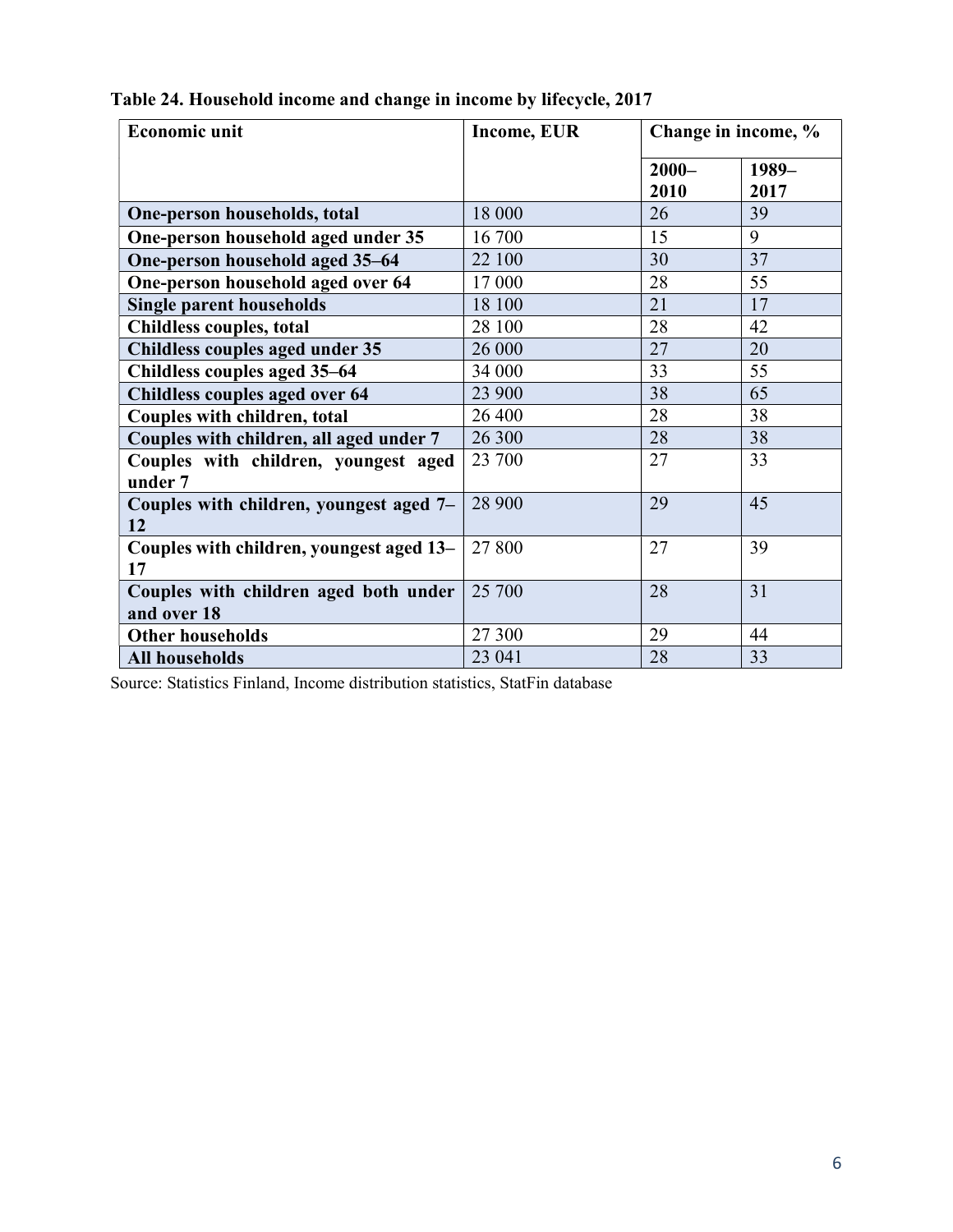| Year | <b>Births</b> | Number of deaths of | Number of infant deaths per one thousand |
|------|---------------|---------------------|------------------------------------------|
|      |               | infants under 1     | live-born children                       |
| 2018 | 47 577        | 101                 | 2.1                                      |
| 2017 | 50 321        | 102                 | 2.0                                      |
| 2016 | 52 814        | 100                 | 1.9                                      |
| 2015 | 55 472        | 97                  | 1.7                                      |
| 2014 | 57 232        | 124                 | 2.2                                      |
| 2013 | 58 134        | 102                 | 1.8                                      |
| 2012 | 59 493        | 141                 | 2.4                                      |
| 2011 | 59 961        | 143                 | 2.4                                      |
| 2010 | 60 980        | 140                 | 2.3                                      |
| 2009 | 60 430        | 158                 | 2.6                                      |
| 2008 | 59 530        | 157                 | 2.6                                      |
| 2007 | 58 729        | 161                 | 2.7                                      |
| 2006 | 58 840        | 167                 | 2.8                                      |
| 2005 | 57 745        | 174                 | 3.0                                      |

Table 25. Infant mortality, 2005–2018

Source: Statistics Finland, Population and cause of death statistics

| Year  | <b>Total</b> | Men  | Women |
|-------|--------------|------|-------|
| 2018* | 81.6         | 78.9 | 84.3  |
| 2017  | 81.5         | 78.7 | 84.2  |
| 2016  | 81.3         | 78.4 | 84.1  |
| 2015  | 81.4         | 78.5 | 84.1  |
| 2014  | 81.1         | 78.2 | 83.8  |
| 2013  | 80.9         | 77.8 | 83.8  |
| 2012  | 80.5         | 77.5 | 83.4  |
| 2011  | 80.4         | 77.2 | 83.5  |
| 2010  | 80.0         | 76.7 | 83.2  |
| 2009  | 79.8         | 76.5 | 83.1  |
| 2008  | 79.7         | 76.3 | 83.0  |
| 2007  | 79.4         | 75.8 | 82.9  |
| 2006  | 79.4         | 75.8 | 82.8  |
| 2005  | 79.0         | 75.5 | 82.3  |
| 2004  | 78.8         | 75.3 | 82.3  |

#### Table 26. Life expectancy, 2004–2018

\*Preliminary data for 2018

Source: Statistics Finland, Deaths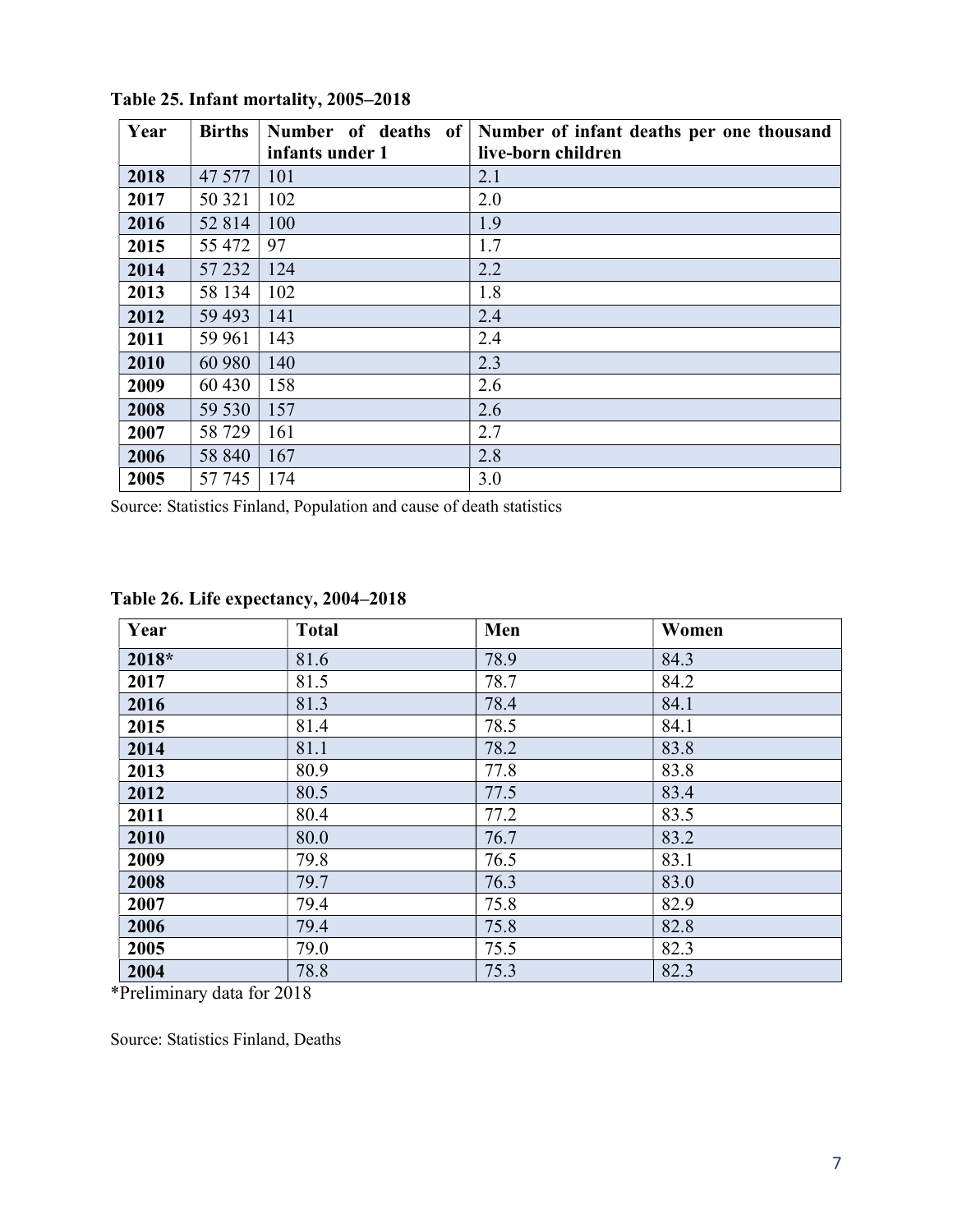Table 27. Causes of death, 2017

| <b>Cause of death</b>                    | <b>Total</b> | $\frac{0}{0}$  | Men     | $\frac{6}{6}$  | Women   | $\frac{0}{0}$  |
|------------------------------------------|--------------|----------------|---------|----------------|---------|----------------|
|                                          | deaths       |                |         |                |         |                |
| Diseases of the circulatory system       | 19 077       | 36             | 9 5 5 3 | 36             | 9 5 2 4 | 36             |
| <b>Neoplasms</b>                         | 12 9 49      | 24             | 6 9 0 5 | 26             | 6 0 4 4 | 23             |
| Dementia, Alzheimer's disease            | 9 3 9 0      | 17             | 3 0 5 9 | 11             | 6 3 3 1 | 24             |
| Accidents (excl. accidental poisoning by | 2 3 2 5      | 4              | 1519    | 6              | 806     | 3              |
| alcohol)                                 |              |                |         |                |         |                |
| Diseases of the respiratory system       | 2 0 8 4      | $\overline{4}$ | 1 2 6 3 | 5              | 821     | 3              |
| Alcohol-related diseases and accidental  | 1 5 5 8      | 3              | 1 1 6 0 | $\overline{4}$ | 398     |                |
| poisoning by alcohol                     |              |                |         |                |         |                |
| Diseases of the digestive system         | 1 2 3 1      | $\overline{2}$ | 606     | $\overline{2}$ | 625     | $\overline{2}$ |
| <b>Suicides</b>                          | 824          | $\overline{2}$ | 611     | $\overline{2}$ | 213     |                |
| Other causes of death                    | 4 2 3 2      | 8              | 2 1 8 3 | 8              | 2 0 4 9 | 8              |
| <b>Total</b>                             | 53 670       | 100            | 26859   | 100            | 26 811  | 100            |

Source: Statistics Finland, Causes of death

| Table 28. Average teaching group size in years 1–6, 2010–2016 |  |  |
|---------------------------------------------------------------|--|--|
|                                                               |  |  |

|                                 | Average               | Average               | Average               | Change<br>in                   | in<br>Change               |
|---------------------------------|-----------------------|-----------------------|-----------------------|--------------------------------|----------------------------|
|                                 | size<br>group<br>2010 | size<br>group<br>2013 | size<br>group<br>2016 | size<br>group<br>$2010 - 2013$ | size<br>group<br>2013-2016 |
| All years, total                | 19.2                  | 18.8                  | 19.4                  | $-0.4$                         | 0.6                        |
| <b>Pre-primary</b><br>education | 14.1                  | 14.7                  | 15.4                  | 0.6                            | 0.7                        |
| Year 1                          | 18.5                  | 18.6                  | 19.0                  | 0.1                            | 0.4                        |
| Year 2                          | 19.1                  | 18.8                  | 19.4                  | $-0.2$                         | 0.6                        |
| Year 3                          | 20.3                  | 20.0                  | 20.2                  | $-0.4$                         | 0.2                        |
| Year 4                          | 20.9                  | 19.8                  | 20.7                  | $-1.1$                         | 0.9                        |
| Year 5                          | 21.3                  | 20.4                  | 20.7                  | $-0.9$                         | 0.4                        |
| Year 6                          | 21.7                  | 20.7                  | 20.9                  | $-1.1$                         | 0.2                        |
| Multi-grade<br>class/other      | 16.3                  | 15.8                  | 16.0                  | $-0.5$                         | 0.2                        |
| Years 1–6, total                | 20.2                  | 19.7                  | 20.1                  | $-0.6$                         | 0.4                        |

Source: National Finnish Agency for Education, Teachers and Principals in Finland 2016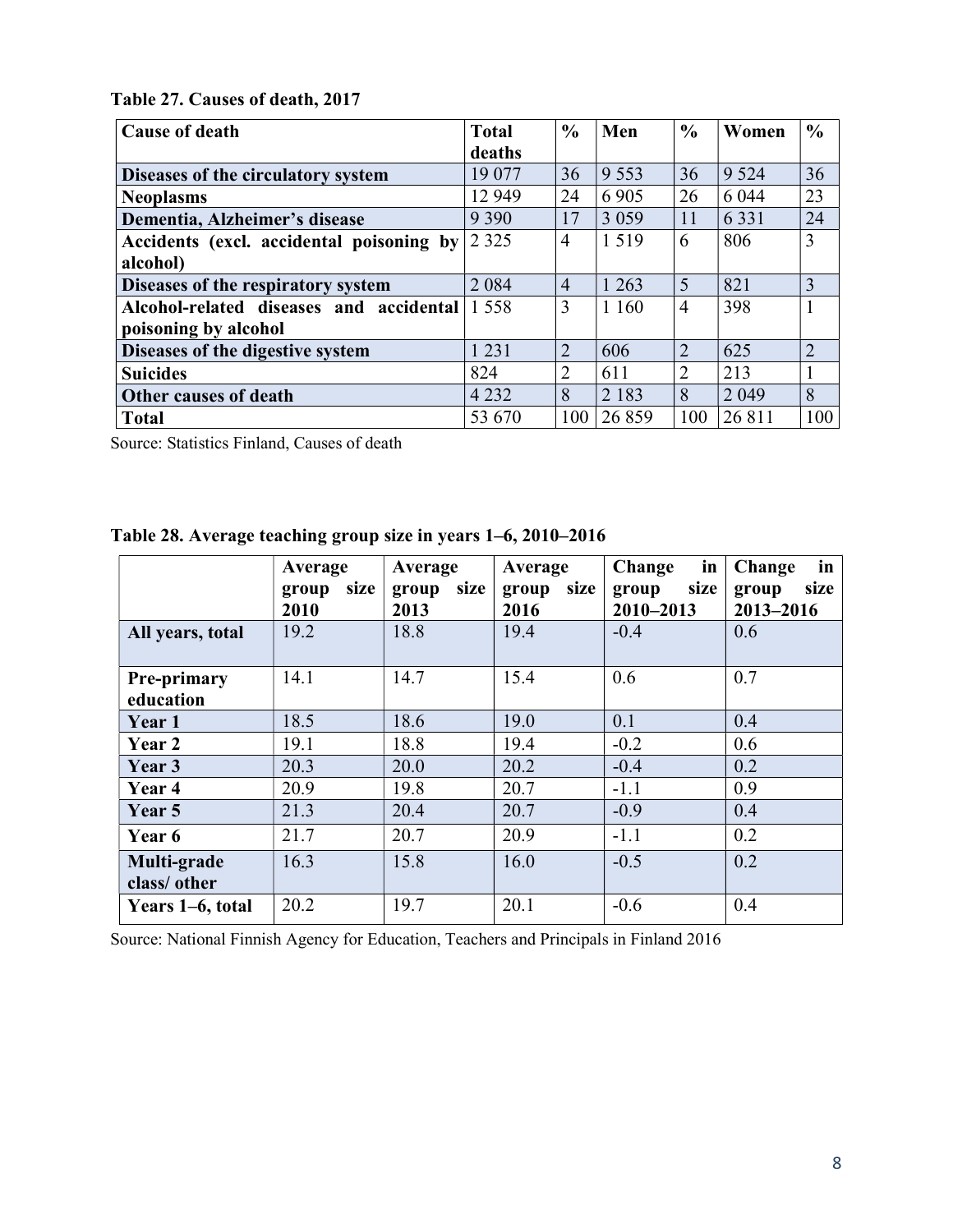| <b>Region</b><br>of<br>school<br>location | <b>Number</b><br>of schools | <b>Pupils</b><br>in<br>pre-<br>primary<br>education | <b>Pupils</b><br>$\mathbf{in}$<br>years 1-6 | <b>Pupils</b><br>in<br>years 7-9 | <b>Pupils</b><br>in<br>additional<br>education<br>(year 10) | Pupils,<br>total |
|-------------------------------------------|-----------------------------|-----------------------------------------------------|---------------------------------------------|----------------------------------|-------------------------------------------------------------|------------------|
| Finland,<br>total                         | 2 3 4 1                     | 9 9 9 5                                             | 370 020                                     | 180 058                          | 430                                                         | 560 503          |
| <b>Mainland</b><br>Finland,<br>total      | 2 3 1 9                     | 9 9 9 5                                             | 368 042                                     | 179097                           | 426                                                         | 557560           |
| <b>Uusimaa</b>                            | 533                         | 1647                                                | 113 040                                     | 53 385                           | 188                                                         | 168 260          |
| <b>Southwest</b><br><b>Finland</b>        | 204                         | 257                                                 | 30 050                                      | 14 780                           | 15                                                          | 45 102           |
| Satakunta                                 | 114                         | 407                                                 | 13853                                       | 6978                             | $\overline{5}$                                              | 21 243           |
| Kanta-<br>Häme                            | 86                          | 160                                                 | 11 741                                      | 5 7 9 5                          | $\overline{4}$                                              | 17 700           |
| Pirkanmaa                                 | 172                         | 1641                                                | 34 5 42                                     | 16 482                           | $\overline{62}$                                             | 52 727           |
| Päijät-<br><b>Häme</b>                    | 67                          | 152                                                 | 12 608                                      | 6 5 4 8                          | 12                                                          | 19 3 20          |
| Kymenlaak<br>$\bf{S0}$                    | 82                          | 229                                                 | 10 115                                      | 5 4 5 5                          | 13                                                          | 15 8 12          |
| <b>South</b><br>Karelia                   | 37                          | 60                                                  | 7694                                        | 3 8 2 5                          | $\mathbf{0}$                                                | 11 579           |
| <b>South Savo</b>                         | 74                          | 248                                                 | 8 0 1 2                                     | 4 3 3 6                          | $\overline{5}$                                              | 12 601           |
| <b>North Savo</b>                         | 115                         | 439                                                 | 15 290                                      | 7783                             | 31                                                          | 23 5 43          |
| <b>North</b><br>Karelia                   | 72                          | 340                                                 | 9 2 7 1                                     | 4637                             | $\overline{0}$                                              | 14 248           |
| Central<br><b>Finland</b>                 | 109                         | 461                                                 | 19 009                                      | 8952                             | $\overline{4}$                                              | 28 4 26          |
| <b>Southern</b><br>Ostrobothn<br>ia       | 134                         | 799                                                 | 13 5 22                                     | 6 8 4 1                          | $\overline{4}$                                              | 21 166           |
| Ostrobothn<br>ia                          | 121                         | 677                                                 | 13 158                                      | 6 189                            | 8                                                           | 20 032           |
| Central<br>Ostrobothn<br>ia               | 55                          | 148                                                 | 5414                                        | 2 5 6 9                          | $\mathbf{1}$                                                | 8 1 3 2          |
| <b>Northern</b><br>Ostrobothn<br>ia       | 212                         | 1880                                                | 34 740                                      | 16 867                           | 57                                                          | 53 544           |
| Kainuu                                    | 33                          | 112                                                 | 4 4 6 4                                     | 2 2 1 7                          | $\overline{0}$                                              | 6793             |
| Lapland                                   | 99                          | 338                                                 | 11 519                                      | 5 4 5 8                          | 17                                                          | 17332            |
| Åland,<br>total                           | 22                          | $\mathbf{0}$                                        | 1978                                        | 961                              | $\overline{4}$                                              | 2 9 4 3          |
| Åland                                     | $22\,$                      | $\boldsymbol{0}$                                    | 1978                                        | 961                              | $\overline{4}$                                              | 2 9 4 3          |

Table 29. Basic education students by region, 2018

Source: Statistics Finland, Education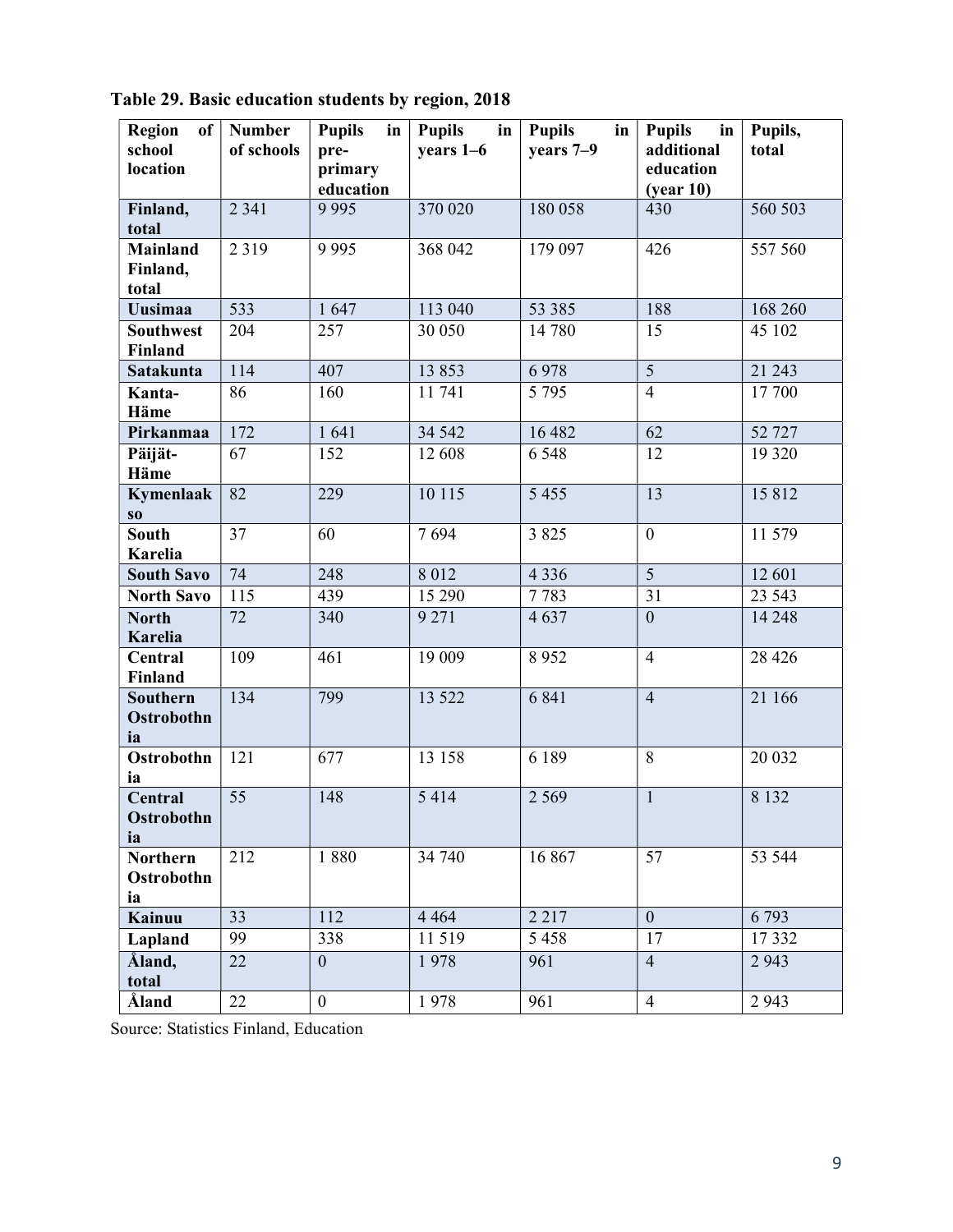|      |                          | Under<br>50<br>pupils | $50 - 99$<br>pupils | $100 - 299$<br>pupils | 300-499<br>pupils | 500<br>pupils or<br>more | <b>Total</b> |
|------|--------------------------|-----------------------|---------------------|-----------------------|-------------------|--------------------------|--------------|
| 2014 | Comprehensive<br>schools | 483                   | 449                 | 906                   | 468               | 192                      | 2 4 9 8      |
| 2015 | Comprehensive<br>schools | 418                   | 424                 | 870                   | 468               | 216                      | 2 3 9 6      |
| 2016 | Comprehensive<br>schools | 383                   | 406                 | 847                   | 469               | 233                      | 2 3 3 8      |
| 2017 | Comprehensive<br>schools | 376                   | 381                 | 816                   | 444               | 258                      | 2 2 7 5      |
| 2018 | Comprehensive<br>schools | 358                   | 374                 | 796                   | 431               | 274                      | 2 2 3 3      |

Table 30. Number and size of comprehensive schools, 2014–2018

Source: Statistics Finland, Education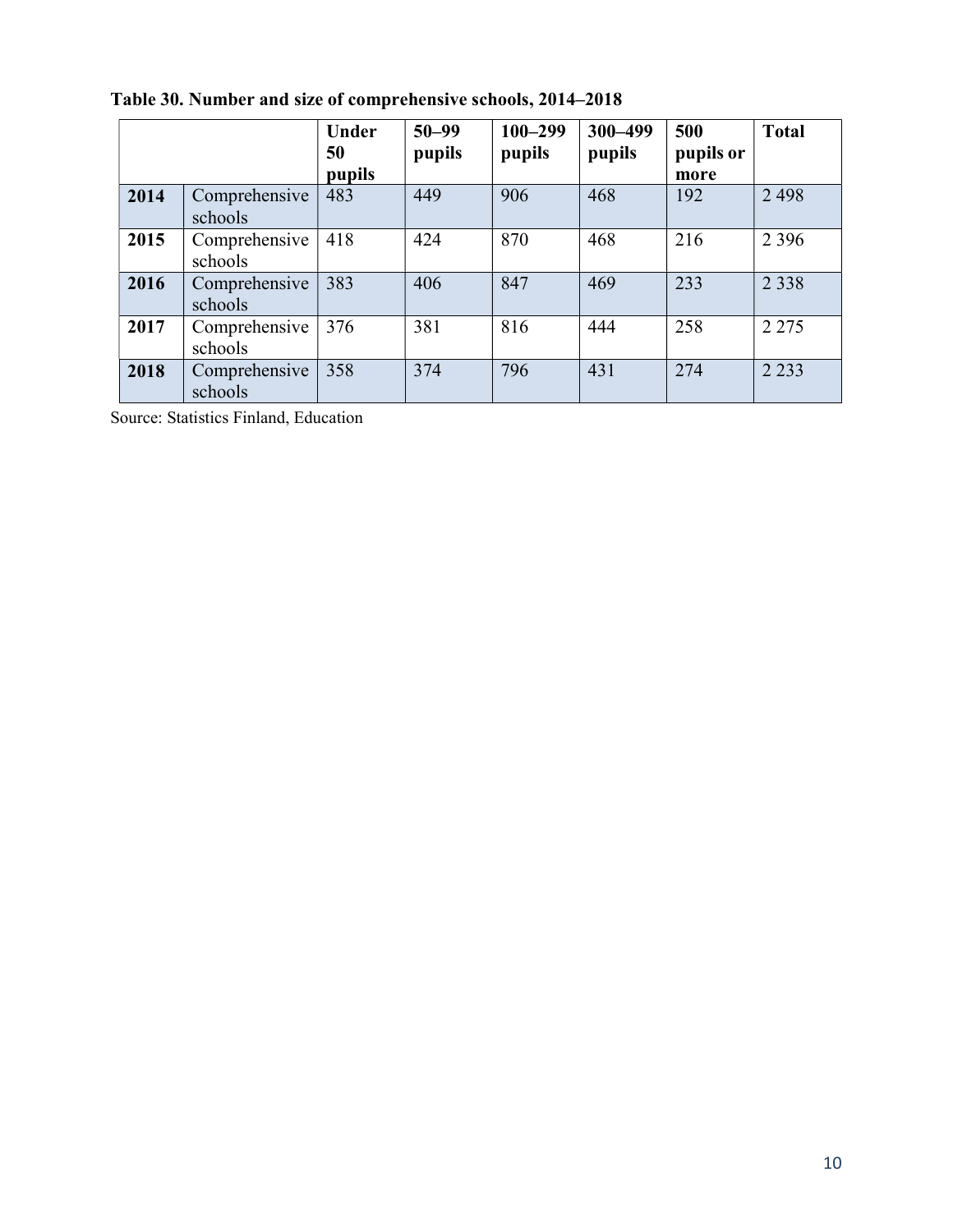

Table 31. Unionisation rate of wage-earners and persons whose interests are represented, 2002–2017

Source: Working Life Barometers and reports by Lasse Ahtiainen (published by the Ministry of Economic Affairs and Employment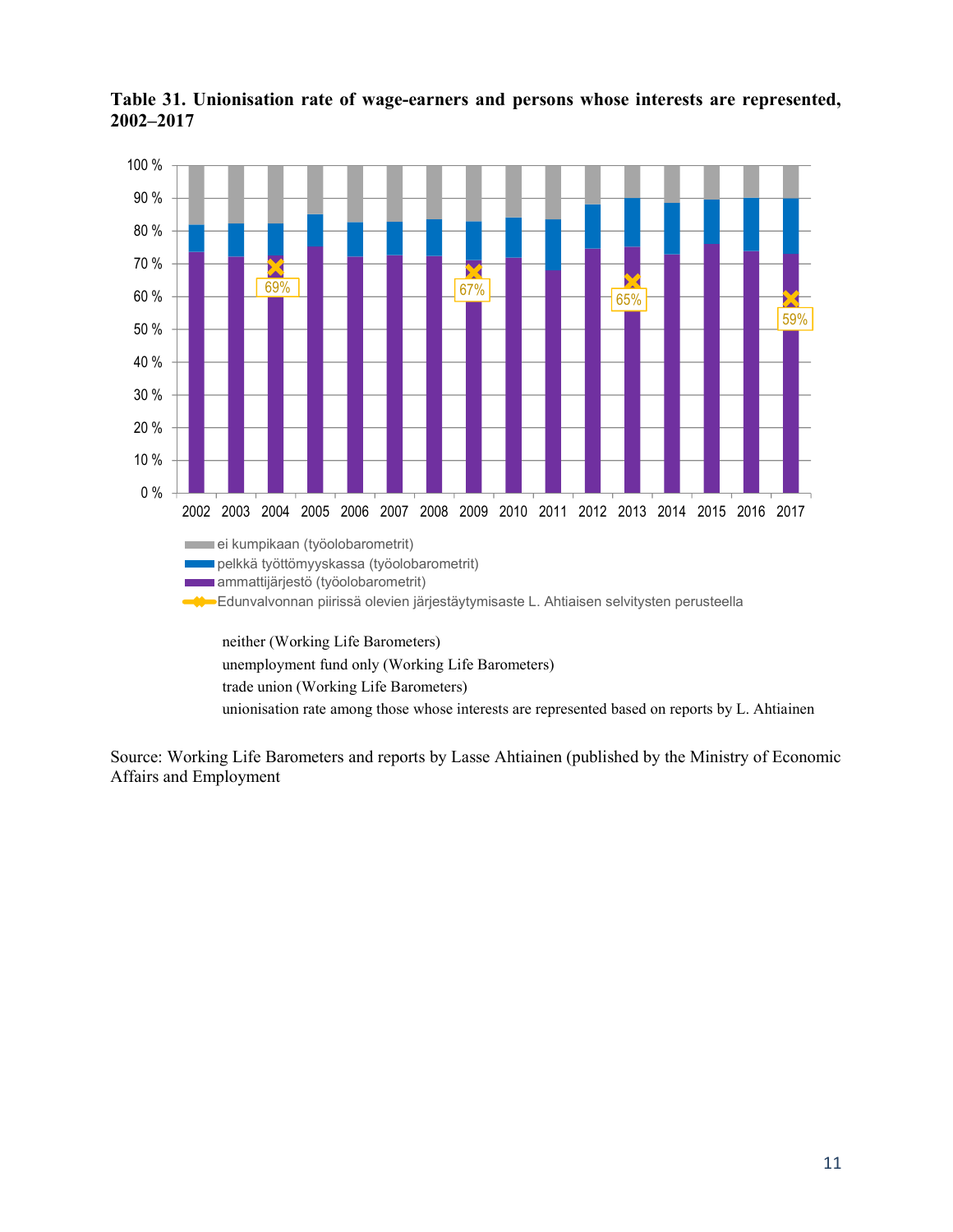



Source: Statistics Finland, Labour Force Survey





Source: Statistics Finland, Labour Force Survey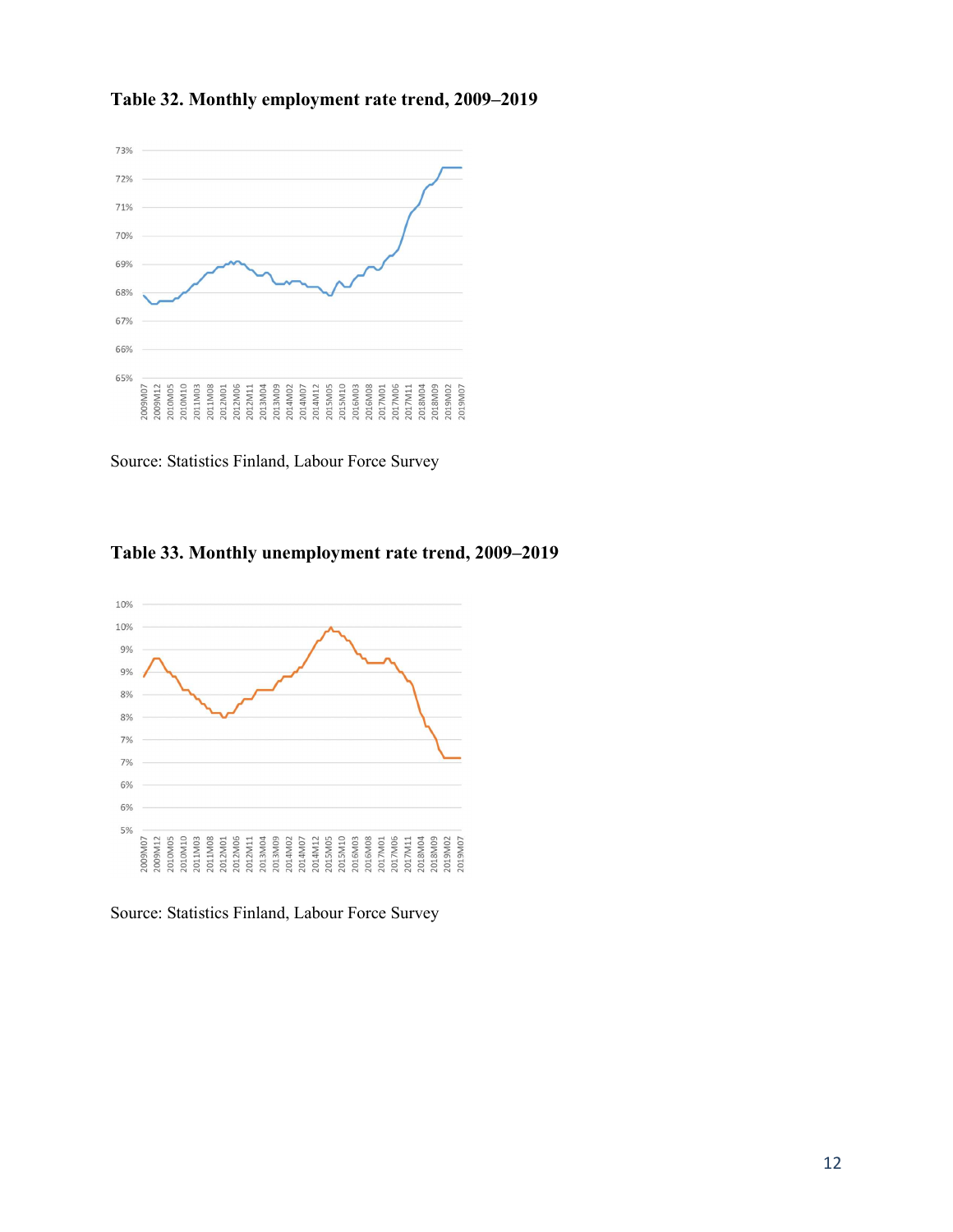| <b>Industry</b>                     | 2011 | 2012 | 2013 | 2014 | 2015 | 2016 | 2017 | 2018 |
|-------------------------------------|------|------|------|------|------|------|------|------|
| Agriculture, forestry               | 110  | 109  | 107  | 109  | 109  | 101  | 99   | 101  |
| and fishing; mining                 |      |      |      |      |      |      |      |      |
| and quarrying                       |      |      |      |      |      |      |      |      |
| Manufacturing;                      | 384  | 382  | 377  | 359  | 352  | 356  | 355  | 361  |
| electricity, gas, steam             |      |      |      |      |      |      |      |      |
| and air conditioning                |      |      |      |      |      |      |      |      |
| and water supply;                   |      |      |      |      |      |      |      |      |
| sewerage and waste                  |      |      |      |      |      |      |      |      |
| management                          |      |      |      |      |      |      |      |      |
| <b>Construction</b>                 | 176  | 175  | 176  | 169  | 168  | 178  | 187  | 198  |
| Wholesale and retail                | 303  | 300  | 296  | 290  | 284  | 290  | 282  | 292  |
| trade;<br>repair<br><b>of</b>       |      |      |      |      |      |      |      |      |
| motor vehicles and                  |      |      |      |      |      |      |      |      |
| motorcycles                         |      |      |      |      |      |      |      |      |
| <b>Transportation</b><br>and        | 147  | 144  | 142  | 140  | 137  | 141  | 139  | 143  |
| storage                             |      |      |      |      |      |      |      |      |
| Accommodation and                   | 83   | 86   | 86   | 86   | 87   | 85   | 85   | 86   |
| food service activities             |      |      |      |      |      |      |      |      |
| <b>Information</b><br>and           | 99   | 101  | 100  | 100  | 106  | 101  | 106  | 114  |
| communication                       |      |      |      |      |      |      |      |      |
| Financial, insurance                | 75   | 74   | 71   | 74   | 73   | 75   | 81   | 77   |
| and<br>real<br>estate               |      |      |      |      |      |      |      |      |
| activities                          |      |      |      |      |      |      |      |      |
| Professional,                       | 253  | 262  | 260  | 269  | 277  | 271  | 283  | 291  |
| scientific<br>and                   |      |      |      |      |      |      |      |      |
| activities;<br>technical            |      |      |      |      |      |      |      |      |
| administrative<br>and               |      |      |      |      |      |      |      |      |
| service<br>support                  |      |      |      |      |      |      |      |      |
| activities                          |      |      |      |      |      |      |      |      |
| <b>Public</b>                       | 116  | 113  | 111  | 106  | 106  | 111  | 115  | 116  |
| administration<br>and               |      |      |      |      |      |      |      |      |
| defence; compulsory                 |      |      |      |      |      |      |      |      |
| social security<br><b>Education</b> | 179  | 175  | 175  | 180  | 179  | 173  | 181  | 184  |
| Human health and                    | 396  | 409  | 399  | 402  | 404  | 409  | 404  | 417  |
| social work activities              |      |      |      |      |      |      |      |      |
| Arts, entertainment                 | 141  | 142  | 144  | 151  | 145  | 148  | 152  | 153  |
| and recreation; other               |      |      |      |      |      |      |      |      |
| service activities                  |      |      |      |      |      |      |      |      |
|                                     |      |      |      |      |      |      |      |      |

Table 34. Employed persons by industry, 2011–2018, 100 persons

Source: Statistics Finland, Labour Force Survey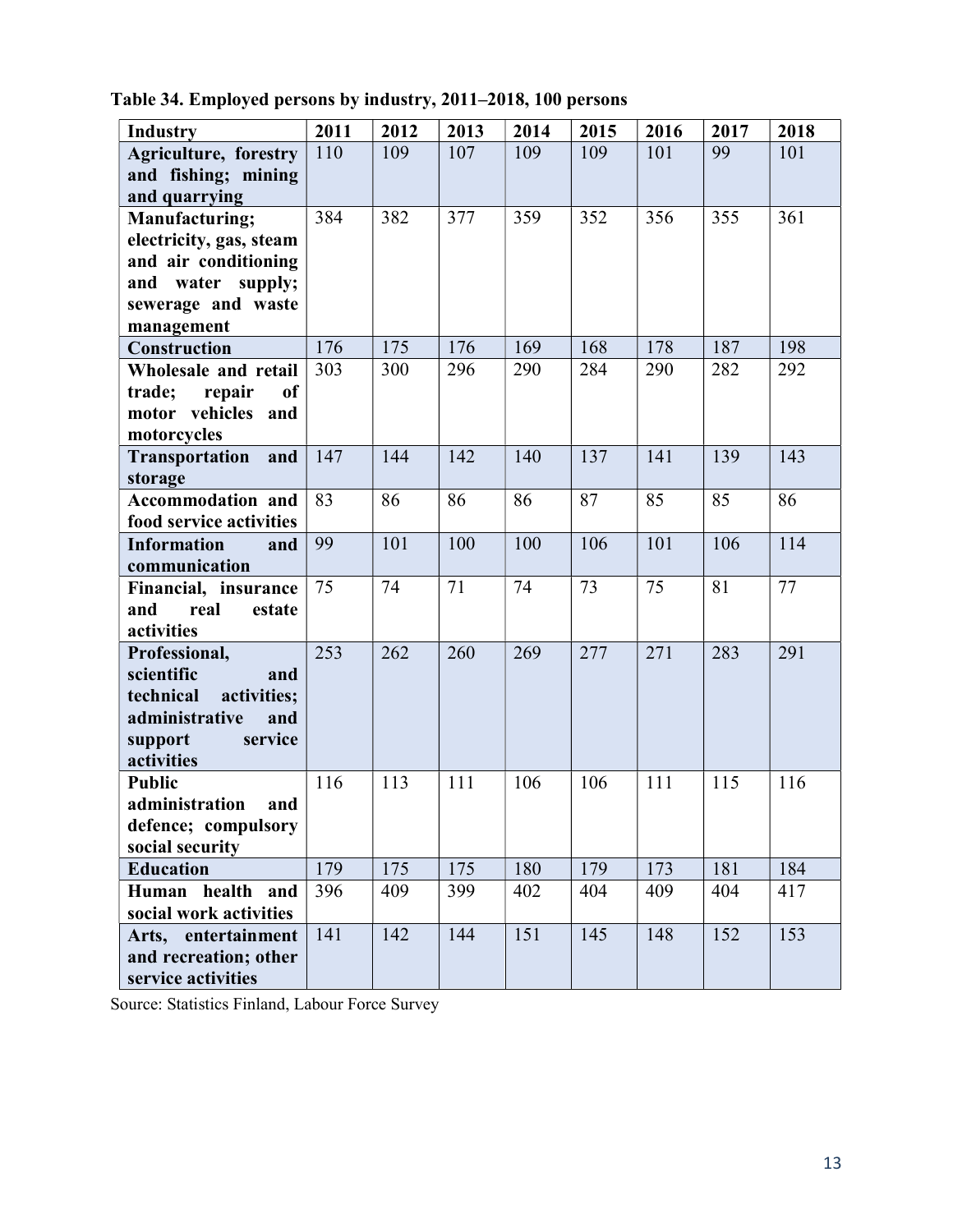| Year                  | 2010         | 2011    | 2012           | 2013      | 2014         | 2015      | 2016         | 2017      | 2018      |
|-----------------------|--------------|---------|----------------|-----------|--------------|-----------|--------------|-----------|-----------|
| Category              |              |         |                |           |              |           |              |           |           |
| <b>Total</b>          | 70           | 69      | 65             | 69        | 70           | 76        | 80           | 71        | 71        |
|                       | 284          | 314     | 492            | 780       | 088          | 408       | 051          | 340       | 663       |
| <b>Marital</b><br>and | 11           | 11      | 11             | 11        | 120          | 12        | 11           | 11        | 11        |
| family law            | 788          | 697     | 027            | 299       | 54           | 691       | 987          | 716       | 898       |
| <b>Pensions and</b>   | 2 0 7 5      | 1866    | 1735           | 1639      | 1 5 5 6      | 1 478     | 1 3 3 4      | 1 3 4 9   | 1 3 5 8   |
| other<br>social       |              |         |                |           |              |           |              |           |           |
| benefits              |              |         |                |           |              |           |              |           |           |
|                       |              |         |                |           |              |           |              |           |           |
| <b>Tenancy</b>        | 2 0 3 4      | 1873    | 1726           | 1755      | 2087         | 2 197     | 2 1 4 3      | 2088      | 2 0 6 9   |
|                       |              |         |                |           |              |           |              |           |           |
| <b>Movable</b>        | 770          | 760     | 650            | 641       | 725          | 724       | 680          | 693       | 639       |
| property              |              |         |                |           |              |           |              |           |           |
| <b>Disasters</b>      | $\mathbf{1}$ |         | $\overline{2}$ |           | $\mathbf{1}$ |           | $\mathbf{1}$ |           |           |
|                       |              |         |                |           |              |           |              |           |           |
| <b>Real estate</b>    | 1681         | 1669    | 1632           | 1 5 2 0   | 1 5 5 6      | 1672      | 1516         | 1 3 8 7   | 1412      |
| Employment            | 1 3 1 2      | 1 2 4 0 | 1 1 3 0        | 1 2 0 5   | 1 1 7 5      | 1 2 7 3   | 1 1 7 0      | 1 0 0 5   | 1 0 9 9   |
| and equality          |              |         |                |           |              |           |              |           |           |
|                       | 11           | 11      |                |           |              |           | 10           |           |           |
| Inheritance           | 222          | 083     | 10<br>550      | 10<br>499 | 10<br>862    | 10<br>771 | 641          | 10<br>645 | 10<br>344 |
| <b>Crimes</b>         | 8657         | 8710    | 7371           | 7853      | 7456         | 7466      | 6914         | 6752      | 6496      |
| Compensatio           | 1 2 8 1      | 1 3 4 5 | 1 2 0 5        | 1 2 8 5   | 1 3 0 1      | 1 3 1 1   | 1 2 2 3      | 1 240     | 1217      |
| n for damage          |              |         |                |           |              |           |              |           |           |
| Payment<br><b>of</b>  | 2658         | 2611    | 2 5 7 7        | 2 7 9 1   | 2633         | 2810      | 2674         | 2631      | 2628      |
| debts                 |              |         |                |           |              |           |              |           |           |
| <b>Debt</b>           | 295          | 322     | 337            | 310       | 335          | 334       | 297          | 293       | 309       |
| reorganisatio         |              |         |                |           |              |           |              |           |           |
| private<br>n,         |              |         |                |           |              |           |              |           |           |
| individual            |              |         |                |           |              |           |              |           |           |
| Other                 | 4 607        | 4812    | 4 6 6 5        | 4 7 7 2   | 4 9 9 3      | 5 6 7 2   | 6 5 7 8      | 6 1 6 6   | 6 0 9 4   |
| <b>Aliens</b>         |              |         |                |           |              |           | 985          | 2 9 0 7   | 3 1 4 8   |
| Legal<br>aid          | 21           | 21      | 20             | 24        | 23           | 28        | 31           | 22        | 22        |
| decisions for         | 903          | 326     | 885            | 211       | 354          | 009       | 908          | 468       | 952       |
| private               |              |         |                |           |              |           |              |           |           |
| attorneys             |              |         |                |           |              |           |              |           |           |

Table 35. Legal aid applications considered by year and category, 2010–2018

Source: Statistics Finland Official Statistics of Finland (OSF): Public legal aid [e-publication]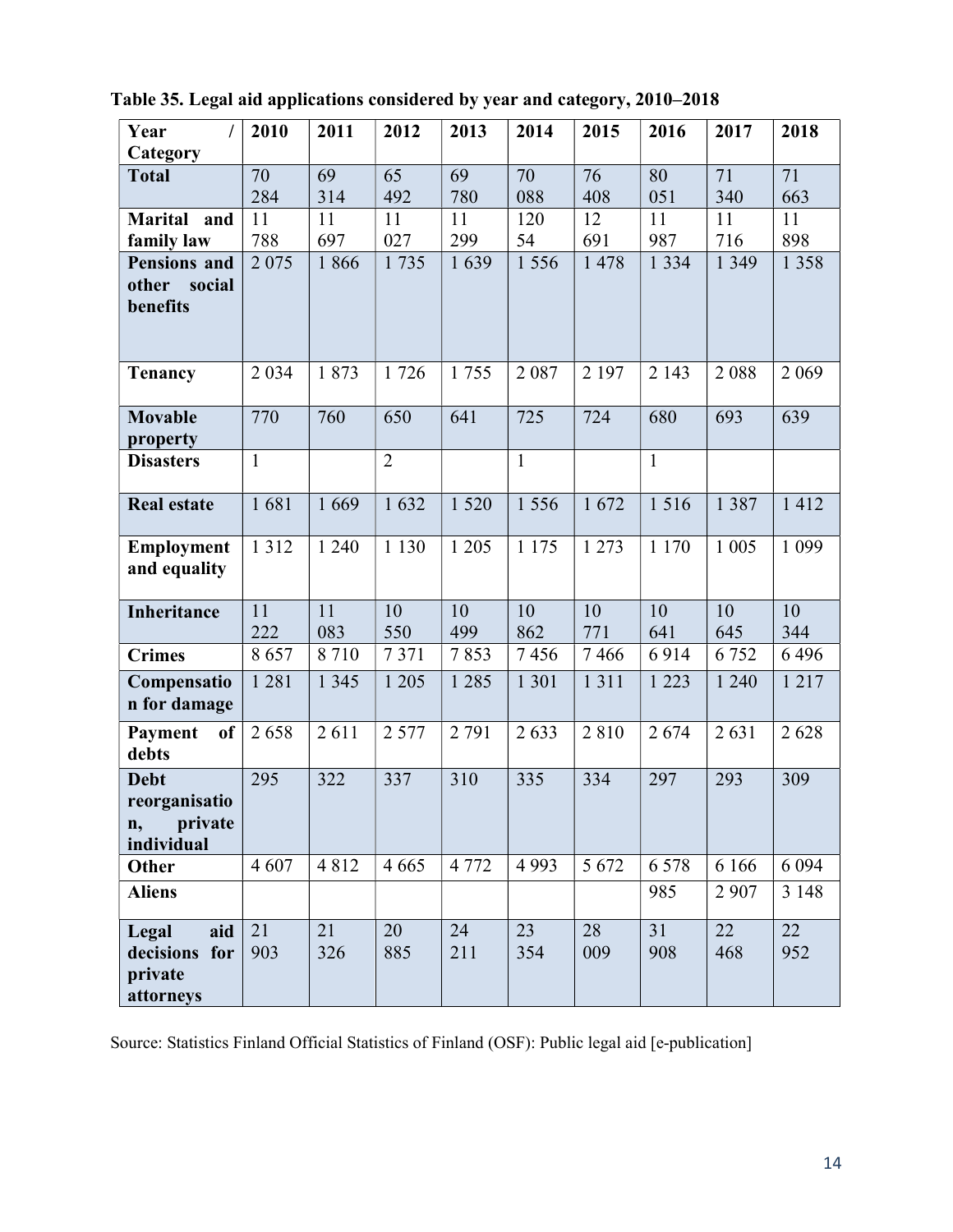| Office / Year                                 | 2016           |                |      | 2017           |                |                | 2018           |                |       |
|-----------------------------------------------|----------------|----------------|------|----------------|----------------|----------------|----------------|----------------|-------|
|                                               | Men            | Women          | Tota | Men            | Women          | Tota           | Men            | Women          | Total |
| Office of the<br><b>Prosecutor</b><br>General | 9              | 30             | 39   | 10             | 30             | 40             | 10             | 33             | 43    |
| <b>Helsinki</b>                               | 30             | 52             | 82   | 33             | 53             | 86             | 33             | 66             | 99    |
| Western<br><b>Uusimaa</b>                     | 12             | 31             | 43   | 17             | 26             | 43             | 17             | 30             | 47    |
| <b>Eastern</b><br><b>Uusimaa</b>              | 14             | 47             | 61   | 16             | 48             | 64             | 13             | 45             | 58    |
| Salpausselkä                                  | 19             | 36             | 55   | 16             | 39             | 55             | 14             | 37             | 51    |
| Western<br><b>Finland</b>                     | 24             | 34             | 58   | 26             | 34             | 60             | 26             | 33             | 59    |
| Pirkanmaa/<br><b>Inland</b><br><b>Finland</b> | 18             | 44             | 62   | 17             | 45             | 62             | 17             | 48             | 65    |
| Ostrobothnia                                  | 13             | 20             | 33   | 14             | 20             | 34             | 12             | 19             | 31    |
| <b>Eastern</b><br><b>Finland</b>              | 20             | 23             | 43   | 20             | 21             | 41             | 18             | 20             | 38    |
| Oulu                                          | 14             | 26             | 40   | 13             | 29             | 42             | 12             | 26             | 38    |
| Lapland                                       | $\overline{3}$ | 17             | 20   | 6              | 14             | 20             | $\overline{4}$ | 17             | 21    |
| Åland                                         | $\overline{3}$ | $\overline{2}$ | 5    | $\overline{2}$ | $\overline{2}$ | $\overline{4}$ | $\overline{2}$ | $\overline{3}$ | 5     |
| <b>Prosecution</b><br>Authority,<br>total     | 179            | 362            | 541  | 190            | 361            | 551            | 178            | 377            | 555   |

Table 36. Prosecution Authority personnel development, 2016–2018

Source: Statistics Finland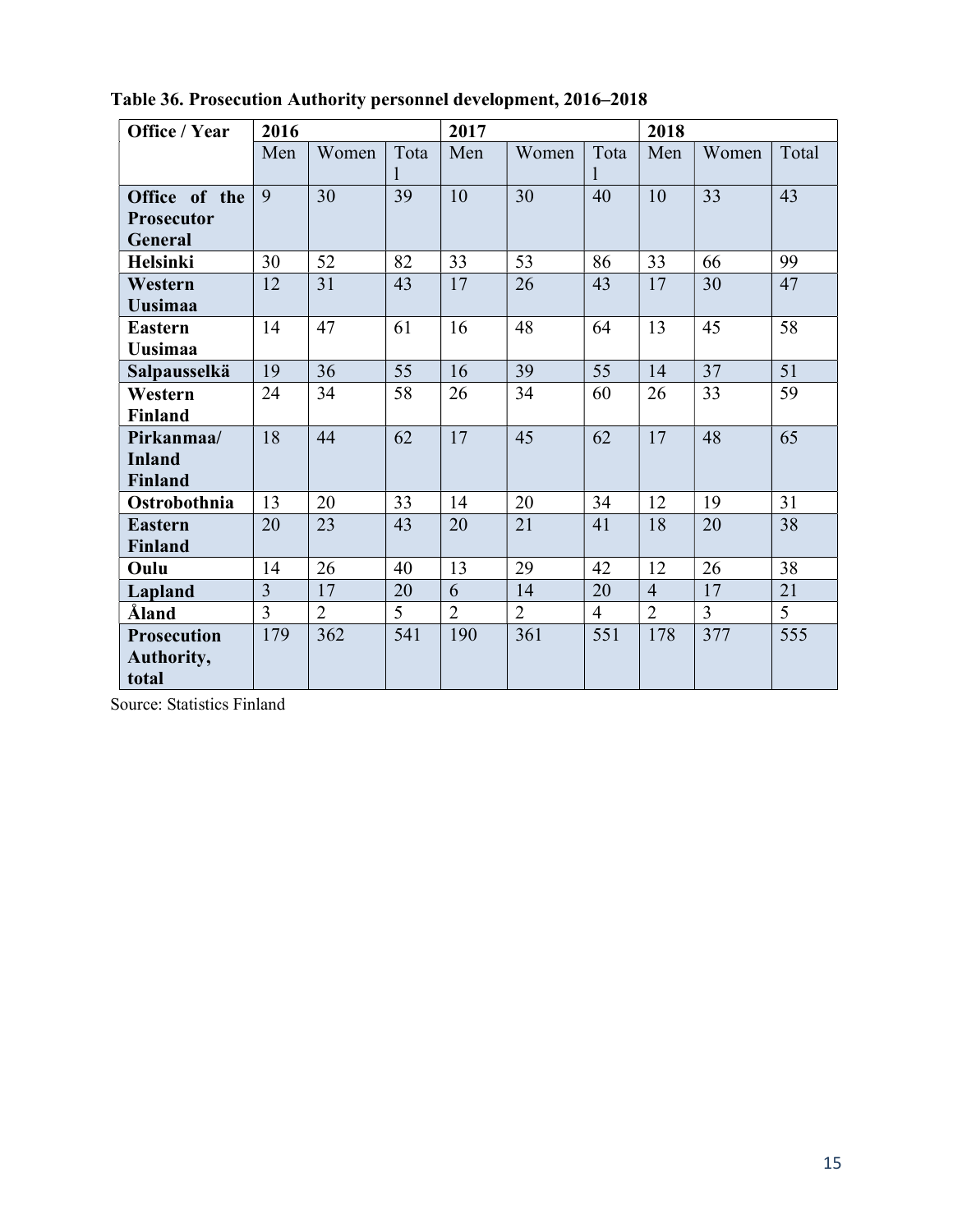|                                           | 2012      | 2013            | 2014    | 2015    | 2016         | 2017            | 2018    |
|-------------------------------------------|-----------|-----------------|---------|---------|--------------|-----------------|---------|
| <b>OFFENCES</b><br>1)<br><b>AND</b>       | 860       | 869             | 828 296 | 817307  | 823          | 861             | 873     |
| <b>INFRACTIONS, TOTAL</b>                 | 692       | 402             |         |         | 449          | 921             | 415     |
| 2) OFFENCES AGAINST                       | 491       | 489             | 482 050 | 472 646 | 466          | 438             | 443     |
| <b>THE CRIMINAL CODE</b>                  | 846       | 765             |         |         | 857          | 373             | 525     |
| A Offences against property               | 237       | 240             | 241 326 | 235 945 | 230          | 210             | 206     |
|                                           | 609       | 547             |         |         | 174          | 773             | 961     |
| <b>Burglaries</b> , total                 | 35        | $\overline{32}$ | 33 972  | 34 178  | 33           | $\overline{29}$ | 28 254  |
|                                           | 046       | 514             |         |         | 251          | 754             |         |
| <b>Breaking into a residence</b>          | 6 2 8 1   | 5 7 4 9         | 6 3 6 3 | 5 9 6 9 | 5 300        | 4 7 7 0         | 4 9 2 2 |
| - into a free-time residence              | 1478      | 1791            | 1840    | 1684    | 1 2 2 7      | 1512            | 1 200   |
| - into another residence                  | 4 8 0 3   | 3 9 5 8         | 4 5 23  | 4 2 8 5 | 4 0 7 3      | 3 2 5 8         | 3 7 2 2 |
| <b>Breaking</b><br>business<br>into       | 4 0 0 1   | 3843            | 4 0 4 4 | 4 0 8 1 | 3 3 2 9      | 3 0 3 4         | 2927    |
| premises                                  |           |                 |         |         |              |                 |         |
| into<br><b>Breaking</b><br>a<br>motor     | 10        | 9 5 9 7         | 9 2 5 3 | 9484    | 8654         | 7650            | 6972    |
| vehicle                                   | 738       |                 |         |         |              |                 | 13 4 33 |
| <b>Other burglaries</b>                   | 14<br>026 | 13<br>325       | 14 3 12 | 14 644  | 15           | 14              |         |
| <b>Unauthorised</b>                       | 8815      | 7963            | 7773    | 7435    | 968<br>6 700 | 300<br>6 103    | 5 7 9 5 |
| and<br>uses<br>thefts of a motor vehicle, |           |                 |         |         |              |                 |         |
| thefts of use of a motor                  |           |                 |         |         |              |                 |         |
| vehicle, total                            |           |                 |         |         |              |                 |         |
| Robberies 31:1-2, total                   | 1616      | 1 5 2 4         | 1689    | 1 5 4 6 | 1673         | 1640            | 1701    |
| -Aggravated<br>robbery,                   | 218       | 196             | 216     | 266     | 277          | 264             | 303     |
| Preparation<br>of<br>an                   |           |                 |         |         |              |                 |         |
| aggravated robbery 31:2, 2a               |           |                 |         |         |              |                 |         |
| Criminal damage 35:1-3,                   | 44        | 43              | 42 5 16 | 37 705  | 35           | 33              | 30 4 48 |
| total                                     | 417       | 375             |         |         | 170          | 466             |         |
| -Aggravated<br>criminal                   | 239       | 266             | 253     | 252     | 300          | 262             | 239     |
| damage 35:2                               |           |                 |         |         |              |                 |         |
| Embezzlement,<br>petty                    | 2898      | 3 2 1 6         | 2 7 0 3 | 2 4 7 6 | 2 5 2 9      | 2 7 9 1         | 2975    |
| embezzlement 28:4,6                       |           |                 |         |         |              |                 |         |
| Embezzlement, total                       | 3 2 7 2   | 3 5 7 4         | 3 0 7 5 | 2832    | 2 9 2 4      | 3 1 4 9         | 3 3 8 5 |
| <b>Aggravated</b><br>embezzlement         | 374       | 358             | 372     | 356     | 395          | 358             | 410     |
| 28:5                                      |           |                 |         |         |              |                 |         |
| Fraud, total                              | 20        | 22              | 23 5 15 | 25 5 26 | 25           | 23              | 24 4 83 |
|                                           | 946       | 835             |         |         | 065          | 380             |         |
| <b>Aggravated fraud 36:2</b>              | 1 0 5 2   | 1 1 0 0         | 1 3 5 1 | 1 4 4 1 | 1 4 2 2      | 1 4 2 9         | 1692    |
| Means of payment fraud,                   | 6 2 3 1   | 7607            | 7771    | 10 891  | 15           | 6678            | 6 1 1 1 |
| total                                     |           |                 |         |         | 124          |                 |         |
| <b>Aggravated</b><br>of<br>means          | 127       | 123             | 123     | 192     | 161          | 245             | 212     |
| payment fraud 37:9                        |           |                 |         |         |              |                 |         |
| <b>B</b> Crimes against life and          | 40        | 38              | 35 236  | 36 005  | 36           | 35              | 36 074  |
| health                                    | 853       | 026             |         |         | 094          | 744             |         |
| Manslaughter, murder or                   | 89        | 95              | 101     | 96      | 78           | 73              | 85      |
| killing                                   |           |                 |         |         |              |                 |         |

Table 37. Development of certain types of offences, 2012–2018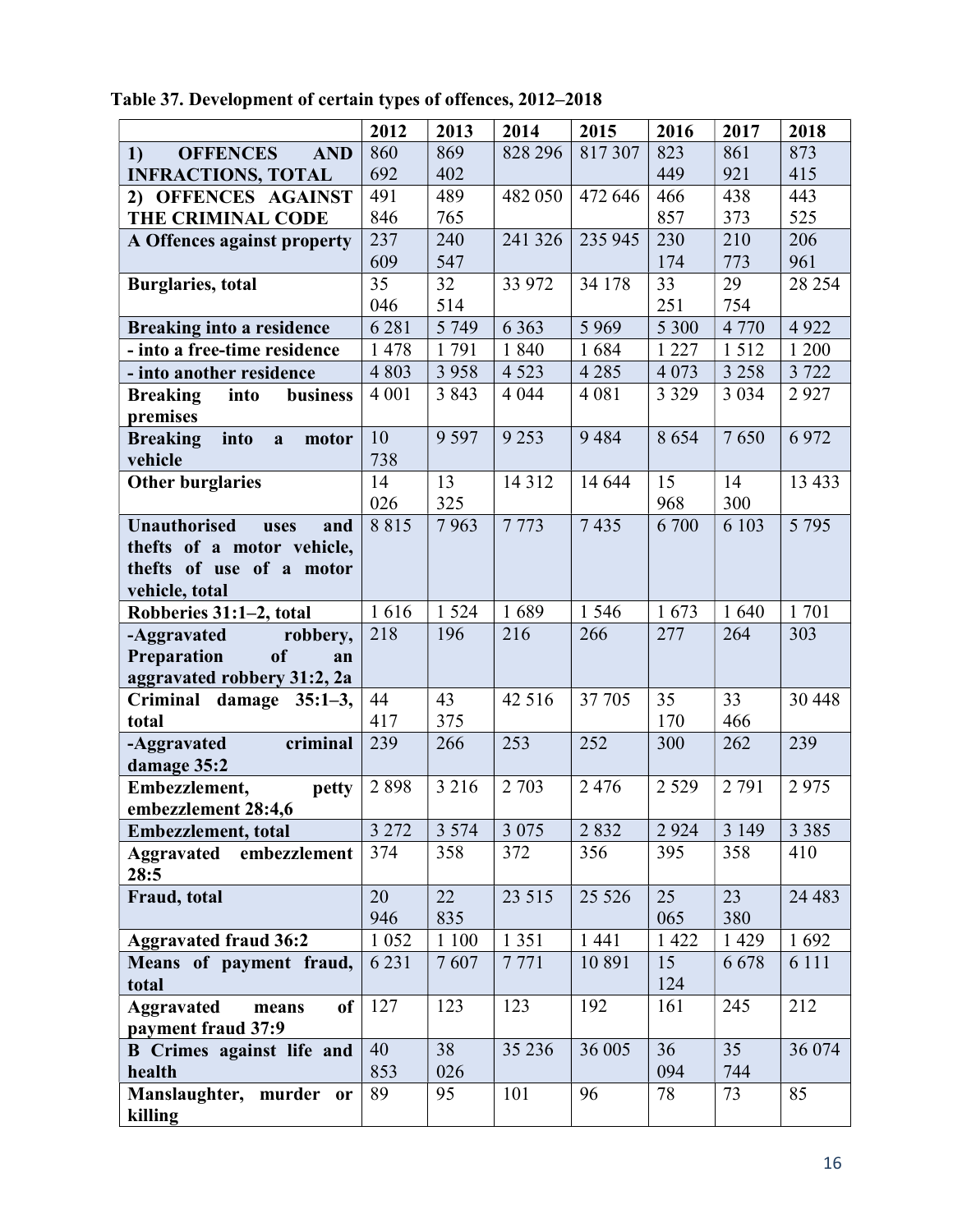| manslaughter,<br><b>Attempted</b>           | 350            | 264       | 327      | 299     | 311       | 348       | 355            |
|---------------------------------------------|----------------|-----------|----------|---------|-----------|-----------|----------------|
| killing $21:1-$<br>murder<br>or<br>3,34a:1  |                |           |          |         |           |           |                |
| 21:5-7,34a:1§1/6,<br><b>Assaults</b>        | 38             | 35        | 32 928   | 33 661  | 33        | 33        | 33 639         |
| total                                       | 231            | 515       |          |         | 769       | 535       |                |
| <b>Aggravated</b><br>assault                | 1 874          | 1791      | 1 645    | 1 5 6 3 | 1 5 9 2   | 1581      | 1609           |
| 21:6,34a:1(1/6)                             |                |           |          |         |           |           |                |
| <b>C</b> Sexual crimes                      | 3 5 1 1        | 3 3 1 0   | 3 0 0 1  | 2955    | 3 3 2 7   | 3 2 6 9   | 3 7 7 9        |
| Sexual abuse of a child,                    | 1 5 6 7        | 1657      | 1416     | 1 2 2 5 | 1 242     | 1 1 6 8   | 1 3 7 3        |
| aggravated sexual abuse of a                |                |           |          |         |           |           |                |
| child 20:6-7<br>Rape, aggravated rape, rape | 1 0 0 9        | 975       | 1 0 0 9  | 1 0 4 3 | 1 1 6 0   | 1 2 4 5   | 1 3 9 3        |
| $subsection 3) 20:1-2$                      |                |           |          |         |           |           |                |
| D Crimes against public                     | 14             | 13        | 12 5 9 2 | 12 743  | 13        | 12        | 12 4 8 2       |
| authority and public peace                  | 361            | 700       |          |         | 399       | 355       |                |
| (Violent) Resistance to a                   | 1852           | 1682      | 1 704    | 1717    | 1883      | 1723      | 1895           |
| public official 16:1-2                      |                |           |          |         |           |           |                |
| Obstruction of a public                     | 2 1 8 3        | 1916      | 1863     | 1 809   | 1852      | 1 5 2 5   | 1 542          |
| official 16:3                               |                |           |          |         |           |           |                |
| <b>L</b> Traffic offences                   | 142            | 137       | 134 349  | 129 684 | 121       | 110       | 116            |
| Causing a traffic hazard,                   | 372<br>94      | 231<br>91 | 88 792   | 84 761  | 235<br>76 | 292<br>65 | 411<br>67 651  |
| Flight from the scene of a                  | 367            | 980       |          |         | 476       | 204       |                |
| traffic accident 23:1,11                    |                |           |          |         |           |           |                |
| speeding as reason<br>for                   | 57             | 58        | 58 400   | 56 620  | 51        | 43        | 45 150         |
| causing a traffic hazard                    | 492            | 970       |          |         | 555       | 363       |                |
| Causing a serious traffic                   | 3 6 3 5        | 3 8 0 9   | 3 8 5 4  | 3 9 1 2 | 3 8 7 9   | 3 8 0 8   | 4 0 4 7        |
| hazard 23:2                                 | 2 3 7 4        |           |          | 2 5 3 5 |           |           |                |
| speeding as reason for                      |                | 2 5 6 1   | 2 5 1 8  |         | 2 4 8 0   | 2 3 9 4   | 2 5 7 9        |
| causing a serious<br>traffic<br>hazard      |                |           |          |         |           |           |                |
| Driving while intoxicated,                  | 19             | 17        | 17608    | 17620   | 17        | 17        | 19 006         |
| total 23:3-4                                | 134            | 994       |          |         | 308       | 685       |                |
| <b>Driving</b><br>while<br>seriously        | 10             | 9 0 0 1   | 8 3 0 4  | 7815    | 7285      | 7019      | 7 2 3 8        |
| intoxicated 23:4                            | 333            |           |          |         |           |           |                |
| M Other offences against the                | 53             | 56        | 55 546   | 55 314  | 62        | 65        | 67818          |
| <b>Criminal Code</b>                        | 139            | 951       |          |         | 628       | 940       |                |
| Narcotics offences 50:1-4,<br>total         | 20<br>102      | 22<br>656 | 21 781   | 23 410  | 25<br>082 | 27<br>777 | 29 140         |
| <b>Aggravated</b><br>narcotics              | 1 0 25         | 1 2 3 7   | 1 1 6 1  | 1 0 7 1 | 1 1 7 9   | 1 2 8 2   | 1 2 5 1        |
| offence 50:2                                |                |           |          |         |           |           |                |
| <b>Alcohol offence 50a:1</b>                | 126            | 186       | 140      | 139     | 121       | 89        | 118            |
| <b>Aggravated alcohol offence</b>           | $\overline{7}$ | 29        | 15       | 13      | 6         | 12        | $\overline{2}$ |
| 50a:2                                       |                |           |          |         |           |           |                |
| Petty alcohol offence 50a:3                 | 1 2 4 6        | 1 2 8 8   | 1 3 2 0  | 1 0 8 0 | 786       | 533       | 558            |
| N Offences against other                    |                | 379       | 346 246  | 344 661 | 356       | 423       | 429            |
| <b>Acts and Decrees</b>                     | 368<br>846     | 637       |          |         | 592       | 548       | 890            |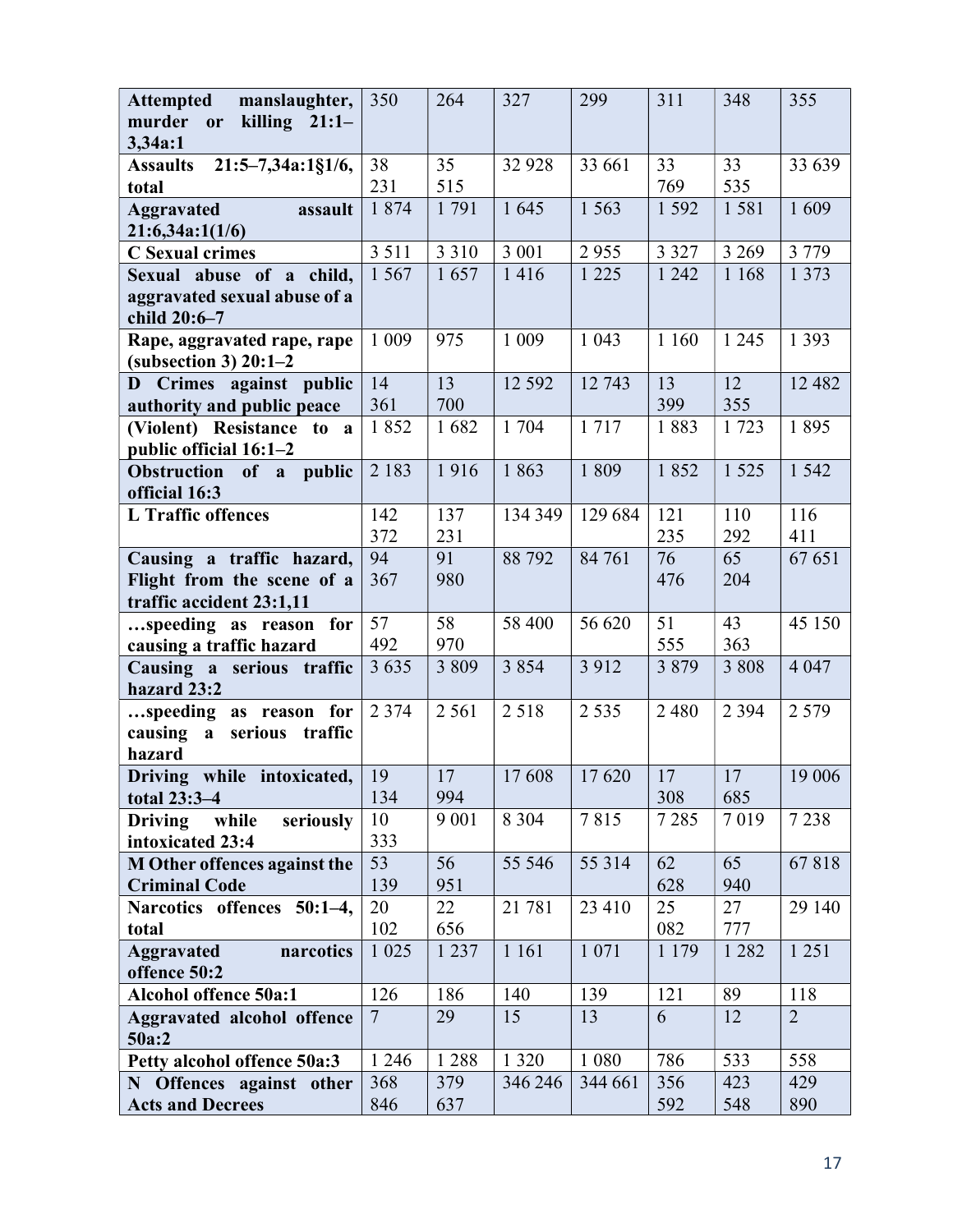| <b>Alcohol</b><br>infraction<br>1102/2017                                                                                                             | (Act   3 222) | 2971       | 2 2 1 1 | 1982    | 1963       | 1 1 7 7    | 992        |
|-------------------------------------------------------------------------------------------------------------------------------------------------------|---------------|------------|---------|---------|------------|------------|------------|
| Traffic infraction, violation<br>of social welfare legislation<br>road traffic,<br>vehicle<br>$\mathbf{on}$<br>infraction, Act 729/2018,<br>103, 105a | 340<br>904    | 352<br>636 | 321 606 | 321 021 | 335<br>248 | 405<br>998 | 413<br>887 |
| speeding as reason<br>for<br>traffic infraction                                                                                                       | 229<br>038    | 254<br>318 | 232 834 | 232 196 | 245<br>277 | 329<br>385 | 338<br>622 |

Source: Statistics Finland, Statistics on offences and coercive measures (e-publication)

### Table 38. Sexual offences, 2007–2018

|      | <b>Sexual offences</b> | Sexual abuse of a<br>child,<br>aggravated<br>sexual abuse of a<br>child 20:6-7 | Rape, aggravated<br>rape,<br>rape<br><i>(subsection)</i><br>3)<br>$20:1-2$ | <b>Other</b><br>sexual<br>$20:4-$<br>offences<br>$5,5a, 8-9$ |
|------|------------------------|--------------------------------------------------------------------------------|----------------------------------------------------------------------------|--------------------------------------------------------------|
| 2007 | 2 3 2 6                | 1 0 2 5                                                                        | 739                                                                        | 562                                                          |
| 2008 | 2 9 0 6                | 1 3 2 1                                                                        | 915                                                                        | 670                                                          |
| 2009 | 2 2 0 5                | 1 0 6 8                                                                        | 660                                                                        | 477                                                          |
| 2010 | 2417                   | 1 1 0 2                                                                        | 818                                                                        | 497                                                          |
| 2011 | 3 2 5 2                | 1682                                                                           | 1 0 3 9                                                                    | 531                                                          |
| 2012 | 3 5 1 1                | 1 5 6 7                                                                        | 1 0 0 9                                                                    | 935                                                          |
| 2013 | 3 3 1 0                | 1657                                                                           | 975                                                                        | 678                                                          |
| 2014 | 3 0 0 1                | 1416                                                                           | 1 0 0 9                                                                    | 576                                                          |
| 2015 | 2955                   | 1 2 2 5                                                                        | 1 0 4 3                                                                    | 687                                                          |
| 2016 | 3 3 2 7                | 1 2 4 2                                                                        | 1 1 6 0                                                                    | 925                                                          |
| 2017 | 3 2 6 9                | 1 1 6 8                                                                        | 1 2 4 5                                                                    | 856                                                          |
| 2018 | 3 7 7 9                | 1 3 7 3                                                                        | 1 3 9 3                                                                    | 1 0 1 3                                                      |

Source: Statistics Finland. Statistics on offences and coercive measures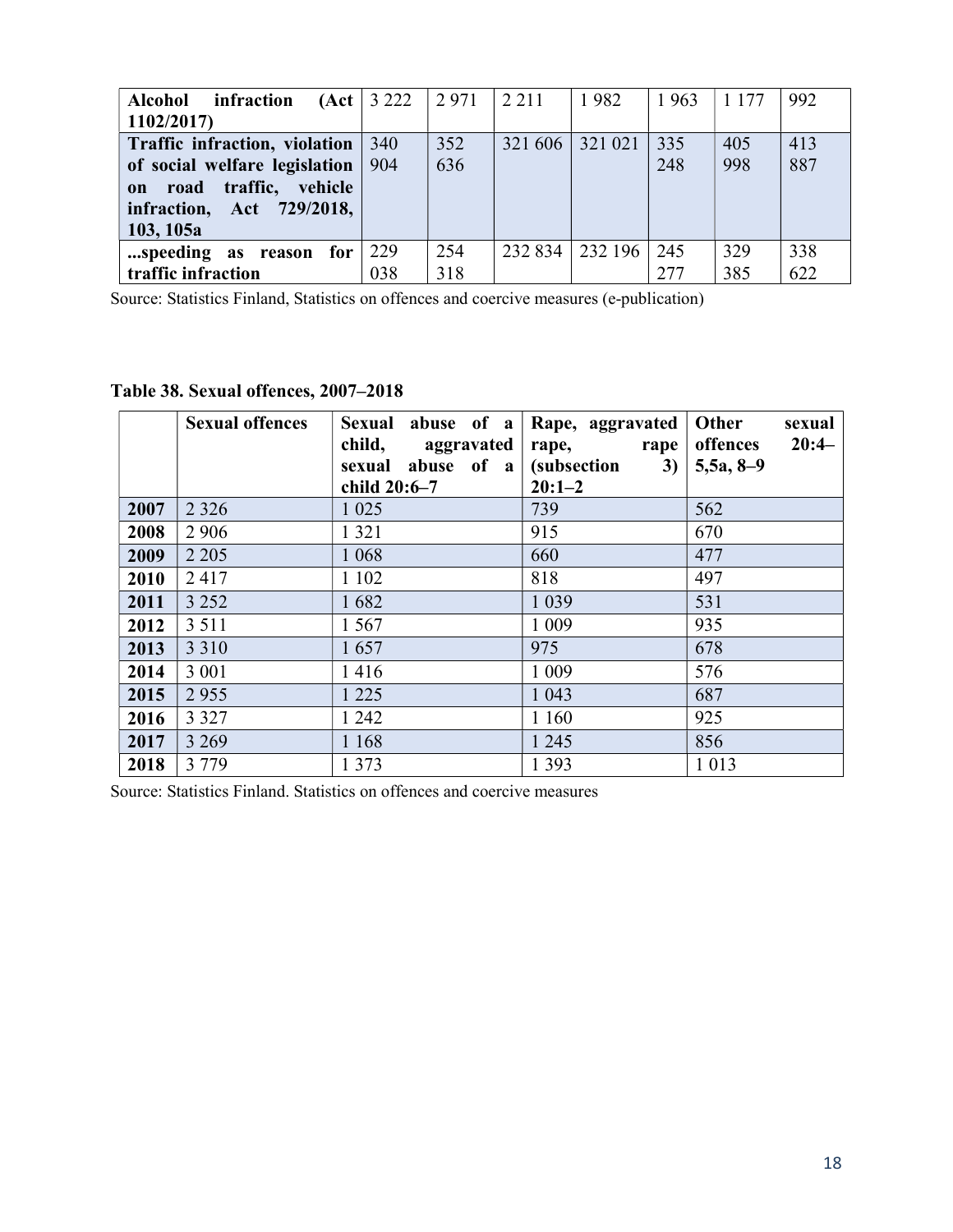#### ANNEX III: GENERAL FRAMEWORK FOR THE PROTECTION AND PROMOTION OF HUMAN RIGHTS

| Convention /<br>Optional        | Signed (S)          | <b>Reservations</b> | <b>Recognition of</b>                 |
|---------------------------------|---------------------|---------------------|---------------------------------------|
| Protocol                        | <b>Ratified (R)</b> |                     | additional jurisdiction               |
| <b>International</b>            | R 14/07/1970        |                     | Finland recognises the                |
| <b>Convention on the</b>        |                     |                     | competence of the                     |
| <b>Elimination of All Forms</b> |                     |                     | Committee on the                      |
| of Racial Discrimination        |                     |                     | <b>Elimination of Racial</b>          |
| (CERD), 1965                    |                     |                     | Discrimination to                     |
|                                 |                     |                     | receive and consider                  |
|                                 |                     |                     | communications from                   |
|                                 |                     |                     | individuals or groups of              |
|                                 |                     |                     | individuals within the                |
|                                 |                     |                     | jurisdiction of Finland               |
|                                 |                     |                     | claiming to be victims                |
|                                 |                     |                     | of a violation by                     |
|                                 |                     |                     | Finland of any of the                 |
|                                 |                     |                     | rights set forth in the               |
|                                 |                     |                     | said Convention, with                 |
|                                 |                     |                     | the reservation that the              |
|                                 |                     |                     | Committee shall not                   |
|                                 |                     |                     |                                       |
|                                 |                     |                     | consider any<br>communication from an |
|                                 |                     |                     |                                       |
|                                 |                     |                     | individual or a group of              |
|                                 |                     |                     | individuals unless the                |
|                                 |                     |                     | Committee has                         |
|                                 |                     |                     | ascertained that the                  |
|                                 |                     |                     | same matter is not                    |
|                                 |                     |                     | being examined or has                 |
|                                 |                     |                     | not been examined                     |
|                                 |                     |                     | under another                         |
|                                 |                     |                     | procedure of                          |
|                                 |                     |                     | international                         |
|                                 |                     |                     | investigation or                      |
|                                 |                     |                     | settlement.                           |
| <b>International Covenant</b>   | R 23/06/1975        |                     |                                       |
| on Economic, Social and         |                     |                     |                                       |
| <b>Cultural Rights</b>          |                     |                     |                                       |
| (ICESCR), 1966                  |                     |                     |                                       |
| <b>Optional Protocol to the</b> | R 1/1/2014          |                     | Finland declares that it              |
| <b>International Covenant</b>   |                     |                     | recognises the                        |
| on Economic, Social and         |                     |                     | competence of the                     |
| <b>Cultural Rights, 2008</b>    |                     |                     | committee to receive                  |
|                                 |                     |                     | and consider inter-state              |
|                                 |                     |                     | communications made                   |
|                                 |                     |                     | against it provided for               |
|                                 |                     |                     | in article 10 of the                  |
|                                 |                     |                     | Protocol and the                      |
|                                 |                     |                     | competence of the                     |
|                                 |                     |                     | committee concerning                  |

#### Table 39. United Nations human rights instruments and optional Protocols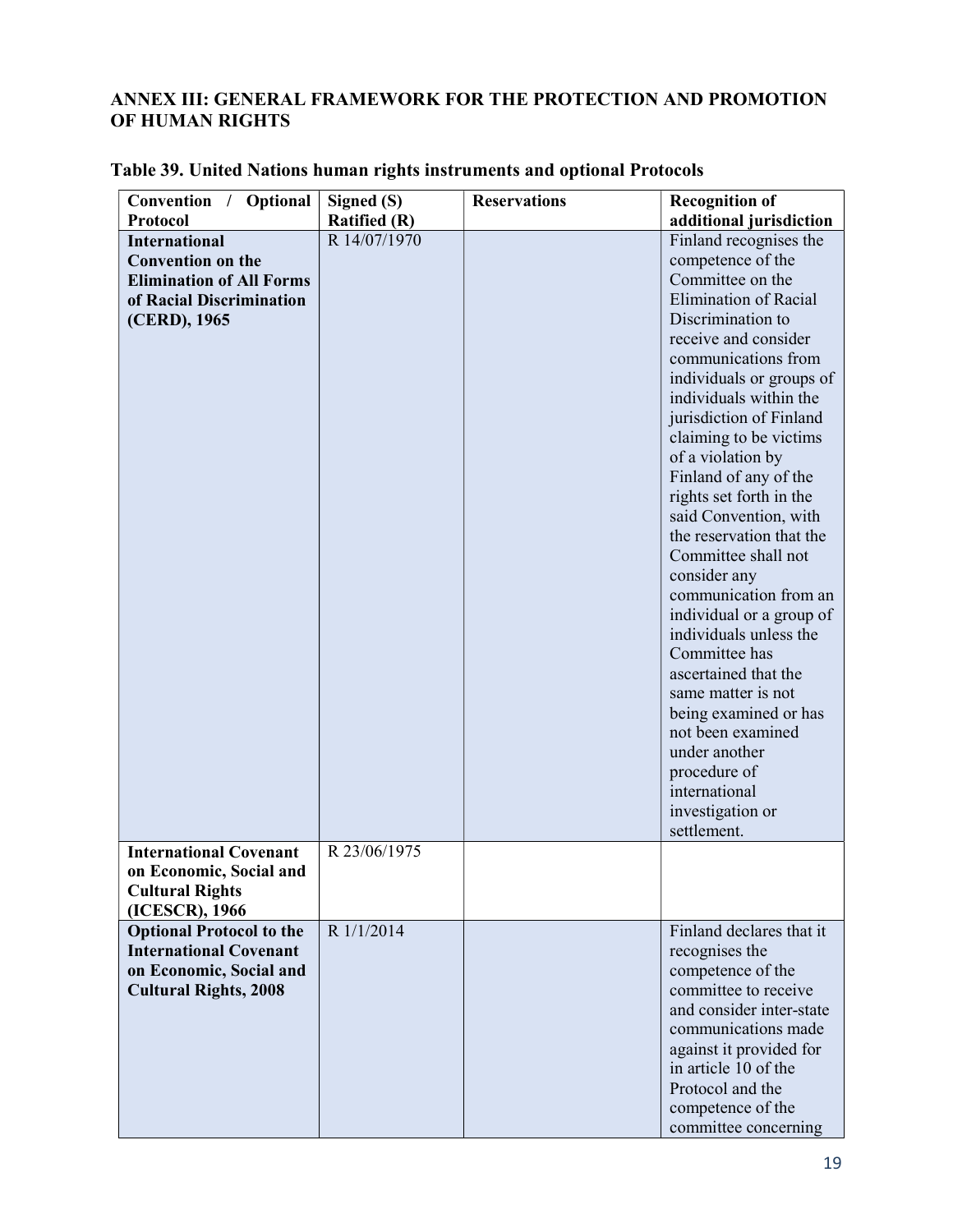|                                                                                 |              |                                                                                                                                                                                                                                                                                                                                                                                                                                                                                                                                                                                                                                                                                                                                                                                                                                                                                                                                                                                                                                                                                                                                                                                                                                                                                                  | an inquiry procedure<br>provided for in article<br>11 of the Protocol.                                                                                                                                                                                                                                                                                                                                                                   |
|---------------------------------------------------------------------------------|--------------|--------------------------------------------------------------------------------------------------------------------------------------------------------------------------------------------------------------------------------------------------------------------------------------------------------------------------------------------------------------------------------------------------------------------------------------------------------------------------------------------------------------------------------------------------------------------------------------------------------------------------------------------------------------------------------------------------------------------------------------------------------------------------------------------------------------------------------------------------------------------------------------------------------------------------------------------------------------------------------------------------------------------------------------------------------------------------------------------------------------------------------------------------------------------------------------------------------------------------------------------------------------------------------------------------|------------------------------------------------------------------------------------------------------------------------------------------------------------------------------------------------------------------------------------------------------------------------------------------------------------------------------------------------------------------------------------------------------------------------------------------|
| <b>International Covenant</b><br>on Civil and Political<br>Rights (ICCPR), 1966 | R 19/08/1975 | With respect to article 10,<br>paragraph $2$ (b) and $3$ , of<br>the Covenant, Finland<br>declares that although<br>juvenile offenders are, as<br>a rule, segregated from<br>adults, it does not deem<br>appropriate to adopt an<br>absolute prohibition not<br>allowing for more flexible<br>arrangements;<br>With respect to article 14,<br>paragraph 7, of the<br>Covenant, Finland<br>declares that it is going to<br>pursue its present<br>practice, according to<br>which a sentence can be<br>changed to the detriment<br>of the convicted person, if<br>it is established that a<br>member or an official of<br>the court, the prosecutor<br>or the legal counsel have<br>through criminal or<br>fraudulent activities<br>obtained the acquittal of<br>the defendant or a<br>substantially more lenient<br>penalty, or if false<br>evidence has been<br>presented with the same<br>effect, and according to<br>which an aggravated<br>criminal case may be<br>taken up for<br>reconsideration if within a<br>year until then unknown<br>evidence is presented,<br>which would have led to<br>conviction or a<br>substantially more severe<br>penalty.<br>With respect to article 20,<br>paragraph 1, of the<br>Covenant, Finland<br>declares that it will not<br>apply the provisions of | Finland declares, under<br>article 41 of the<br><b>International Covenant</b><br>on Civil and Political<br>Rights, that it<br>recognises the<br>competence of the<br>Human Rights<br>Committee referred to<br>in article 28 of the said<br>Covenant, to receive<br>and consider<br>communications to the<br>effect that a State Party<br>claims that another<br>State Party is not<br>fulfilling its obligations<br>under this Covenant. |
|                                                                                 |              | this paragraph, this being<br>compatible with the                                                                                                                                                                                                                                                                                                                                                                                                                                                                                                                                                                                                                                                                                                                                                                                                                                                                                                                                                                                                                                                                                                                                                                                                                                                |                                                                                                                                                                                                                                                                                                                                                                                                                                          |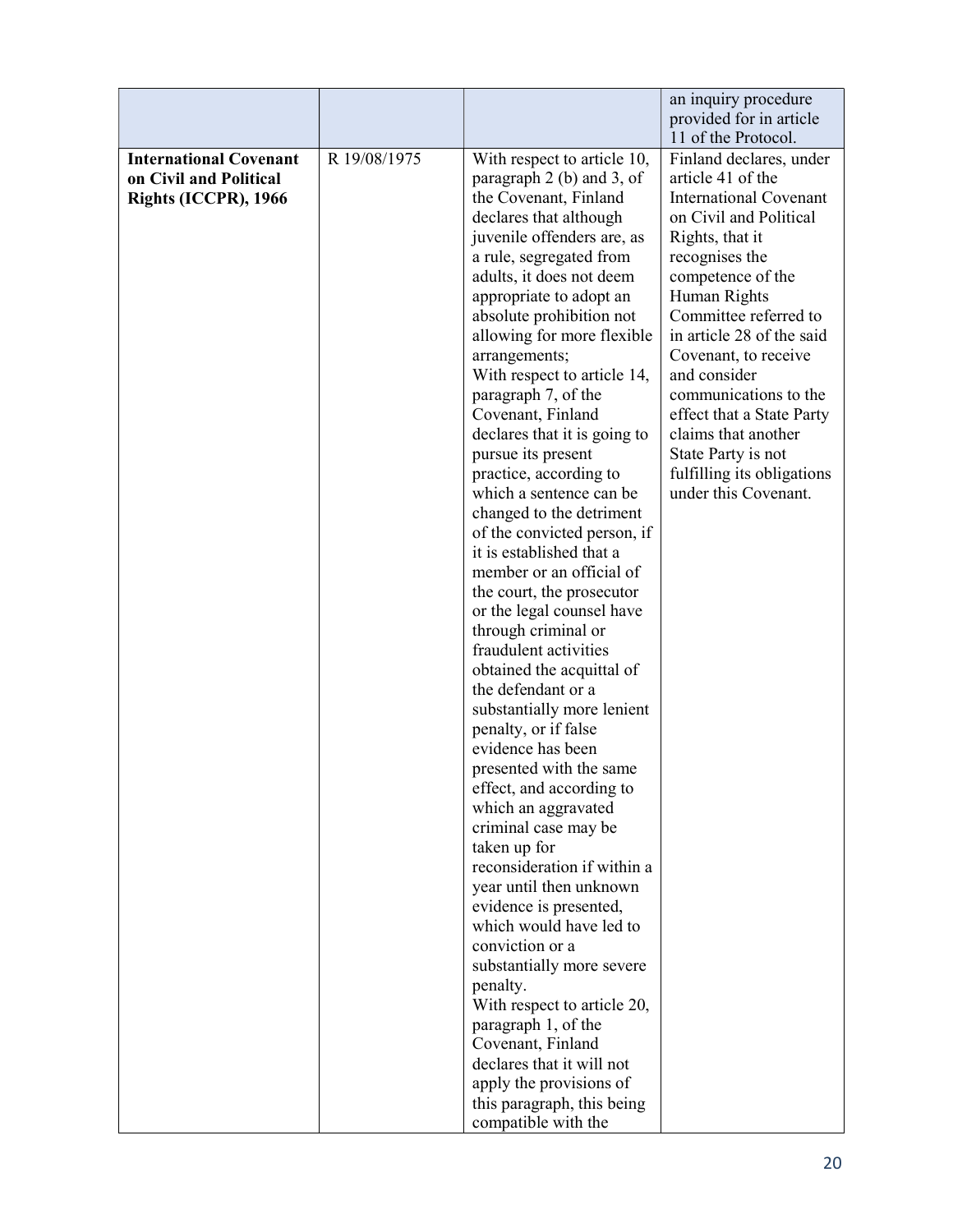|                                                                                                                                                                                                                  |              | standpoint Finland<br>already expressed at the<br>16th United Nations<br>General Assembly by<br>voting against the<br>prohibition of propaganda<br>for war, on the grounds<br>that this might endanger<br>the freedom of expression<br>referred in article 19 of<br>the Covenant. |                                                                                                                                                                                                          |
|------------------------------------------------------------------------------------------------------------------------------------------------------------------------------------------------------------------|--------------|-----------------------------------------------------------------------------------------------------------------------------------------------------------------------------------------------------------------------------------------------------------------------------------|----------------------------------------------------------------------------------------------------------------------------------------------------------------------------------------------------------|
| <b>Optional Protocol to the</b><br><b>International Covenant</b><br>on Civil and Political<br><b>Rights on</b><br>communications from<br>individuals, 1966                                                       | R 19/08/1975 |                                                                                                                                                                                                                                                                                   |                                                                                                                                                                                                          |
| <b>Second Optional</b><br><b>Protocol to the</b><br><b>International Covenant</b><br>on Civil and Political<br><b>Rights aiming at the</b><br>abolition of the death<br>penalty, 1989                            | R 04/04/1991 |                                                                                                                                                                                                                                                                                   |                                                                                                                                                                                                          |
| <b>Convention on the</b><br><b>Elimination of all Forms</b><br>of Discrimination<br><b>Against Women</b><br>(CEDAW), 1979                                                                                        | R 04/09/1986 |                                                                                                                                                                                                                                                                                   |                                                                                                                                                                                                          |
| <b>Optional Protocol to the</b><br><b>Convention on the</b><br><b>Elimination of All Forms</b><br>of Discrimination<br>against Women on<br>communications from<br>individuals and groups<br>of individuals, 1999 | R 29/12/2000 |                                                                                                                                                                                                                                                                                   |                                                                                                                                                                                                          |
| <b>Convention against</b><br><b>Torture and Other</b><br>Cruel, Inhuman or<br><b>Degrading Treatment or</b><br>Punishment (CAT),<br>1984                                                                         | R 30/08/1989 |                                                                                                                                                                                                                                                                                   | Finland declares that it<br>recognises fully the<br>competence of the<br>Committee against<br>Torture as specified in<br>article 21, paragraph 1<br>and article 22,<br>paragraph 1 of the<br>Convention. |
| <b>Optional Protocol to the</b><br><b>Convention against</b><br>Torture on visits by<br>national and<br>international bodies,<br>2003                                                                            | R 08/10/2014 |                                                                                                                                                                                                                                                                                   |                                                                                                                                                                                                          |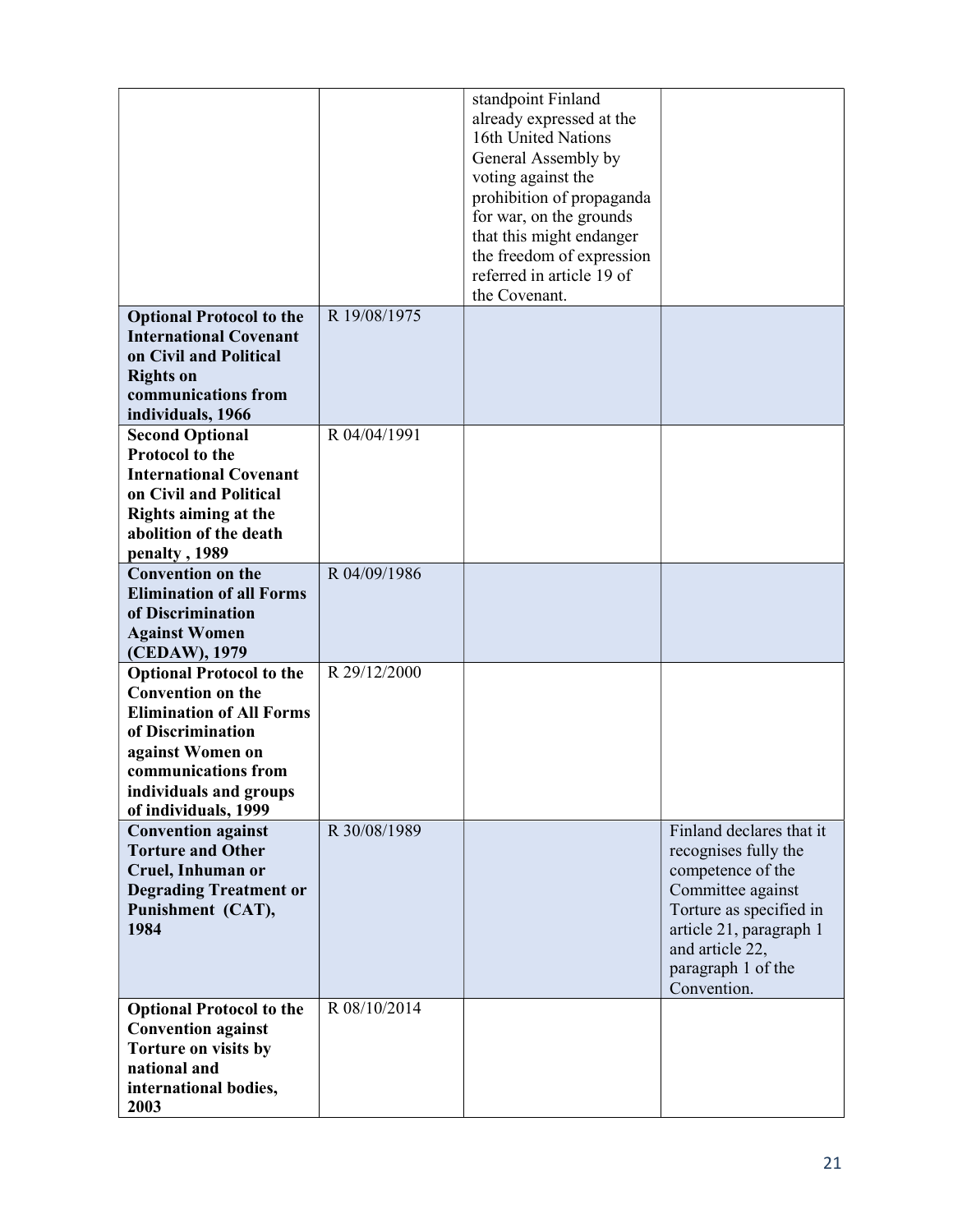| <b>Convention on the</b><br><b>Rights of the Child</b>                                                                                                    | R 20/06/1991 |                                                                                                                                                                                                                                                   |                                                                                                                                                                                                            |
|-----------------------------------------------------------------------------------------------------------------------------------------------------------|--------------|---------------------------------------------------------------------------------------------------------------------------------------------------------------------------------------------------------------------------------------------------|------------------------------------------------------------------------------------------------------------------------------------------------------------------------------------------------------------|
| (CRC), 1989                                                                                                                                               |              |                                                                                                                                                                                                                                                   |                                                                                                                                                                                                            |
| <b>Optional Protocol to the</b><br><b>Convention on the</b><br><b>Rights of the Child on</b><br>the involvement of<br>children in armed<br>conflict, 2000 | R 10/04/2002 | Finland declares that the<br>minimum age for any<br>recruitment of persons<br>into its national armed<br>forces is 18 years. The<br>minimum age applies<br>equally to the military<br>service of men and to the<br>voluntary service of<br>women. |                                                                                                                                                                                                            |
| <b>Optional Protocol on the</b><br><b>Sale of Children, Child</b><br><b>Prostitution and Child</b><br>Pornography, 2000                                   | R 01/06/2012 |                                                                                                                                                                                                                                                   |                                                                                                                                                                                                            |
| <b>Optional Protocol to the</b><br><b>Convention on the</b><br><b>Rights of the Child on a</b><br>communications<br>procedure, 2011                       | R 12/11/2015 |                                                                                                                                                                                                                                                   | Finland declares that it<br>recognises the<br>competence of the<br>Committee to receive<br>and consider inter-state<br>communications made<br>against it provided for<br>in Article 12 of the<br>Protocol. |
| <b>Convention on the</b><br><b>Rights of Persons with</b><br>Disabilities, 2006                                                                           | R 11/05/2016 |                                                                                                                                                                                                                                                   |                                                                                                                                                                                                            |
| <b>Optional Protocol to the</b><br><b>Convention on the</b><br><b>Rights of Persons with</b><br>Disabilities on a<br>communications<br>procedure, 2006    | R 11/05/2016 |                                                                                                                                                                                                                                                   |                                                                                                                                                                                                            |
| <b>International</b><br><b>Convention for the</b><br><b>Protection of All Persons</b><br>from Enforced<br>Disappearance, 2006                             | S 6/2/2007   | The Government is<br>currently preparing<br>ratification of the<br>Convention.                                                                                                                                                                    |                                                                                                                                                                                                            |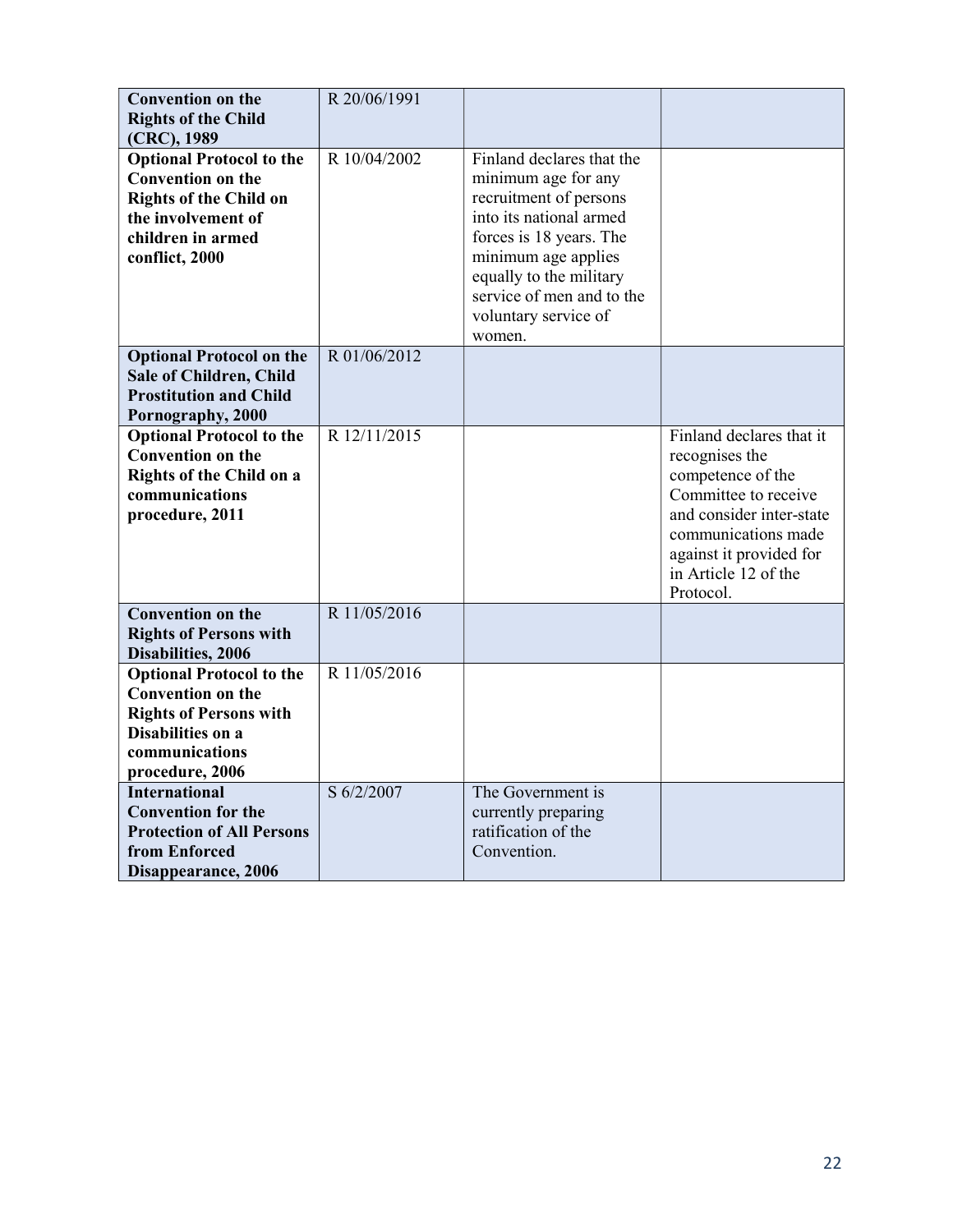|  |  | Table 40. Other United Nations instruments relating to human rights |  |  |
|--|--|---------------------------------------------------------------------|--|--|
|  |  |                                                                     |  |  |

| <b>Convention / Optional Protocol</b>                                | Signed (S)<br><b>Ratified (R)</b> |
|----------------------------------------------------------------------|-----------------------------------|
|                                                                      | Acceded (A)                       |
| Convention on the Prevention and Punishment of the Crime of          | A 18/12/1959                      |
| Genocide, 1948                                                       |                                   |
| Convention to Suppress the Slave Trade and Slavery, 1926, amended    | R29/09/1927,                      |
| 1955                                                                 | 19/03/1954                        |
| Convention for the Suppression of the Traffic in Persons and of the  | R 08/06/1972                      |
| Exploitation of the Prostitution of Others, 1949                     |                                   |
| Convention Relating to the Status of Refugees 1951 and its 1967      | A 10/10/1968                      |
| Optional Protocol                                                    |                                   |
| Convention relating to the Status of Stateless Person, 1954          | A 10/10/1968                      |
| Convention on the Reduction of Statelessness, 1961                   | A 07/08/2008                      |
| Rome Statute of the International Criminal Court, 1998               | R 29/12/2000                      |
| United Nations Convention against Transnational Organized Crime      | R 10/02/2004                      |
| 2000 and its supplemental Protocol against the Smuggling of Migrants |                                   |
| by Land, Sea and Air and Protocol to Prevent, Suppress and Punish    |                                   |
| Trafficking in Persons, especially Women and Children                |                                   |

## Table 41. International Labour Organization ILO instruments

| <b>Convention / Protocol</b>                                                                | <b>Ratified</b> (R) |
|---------------------------------------------------------------------------------------------|---------------------|
| Weekly Rest (Industry) Convention, 1921 (No. 14)                                            | R 19/06/1923        |
| Forced Labour Convention, 1930 (No. 29)                                                     | R 13/01/1936        |
| Labour Inspection Convention, 1947 (No. 81)                                                 | R 20/01/1950        |
| Freedom of Association and Protection of the Right to Organise Convention,<br>1948 (No. 87) | R 20/01/1950        |
| The Right to Organise and Collective Bargaining Convention, 1949 (No. 98)                   | R 22/12/1951        |
| Equal Remuneration Convention, 1951 (No. 100)                                               | R 14/01/1963        |
| Abolition of Forced Labour Convention, 1957 (No. 105)                                       | R 27/05/1960        |
| Discrimination (Employment and Occupation) Convention, 1958 (No. 111)                       | R 23/04/1970        |
| Equality of Treatment (Social Security) Convention, 1962 (No. 118)                          | R 15/08/1969        |
| Employment Policy Convention, 1964 (No. 122)                                                | R 23/09/1968        |
| Labour Inspection (Agriculture) Convention, 1969 (No. 129)                                  | R 03/09/1974        |
| Holidays with Pay Convention (Revised), 1970 (No. 132)                                      | R 15/01/1990        |
| Minimum Age Convention, 1973 (No. 138)                                                      | R 13/01/1976        |
| Labour Relations (Public Service) Convention, 1978 (No. 151)                                | R 25/02/1980        |
| Occupational Safety and Health Convention, 1981 (No. 155)                                   | R 24/04/1985        |
| Workers with Family Responsibilities Convention, 1981 (No. 156)                             | R 09/02/1983        |
| Worst Forms of Child Labour Convention, 1999 (No. 182)                                      | R 17/01/2000        |
| Protocol of 2014 to the Forced Labour Convention, 1930                                      | R 27/01/2017        |
| Violence and Harassment Convention, 2019 (No. 190)                                          |                     |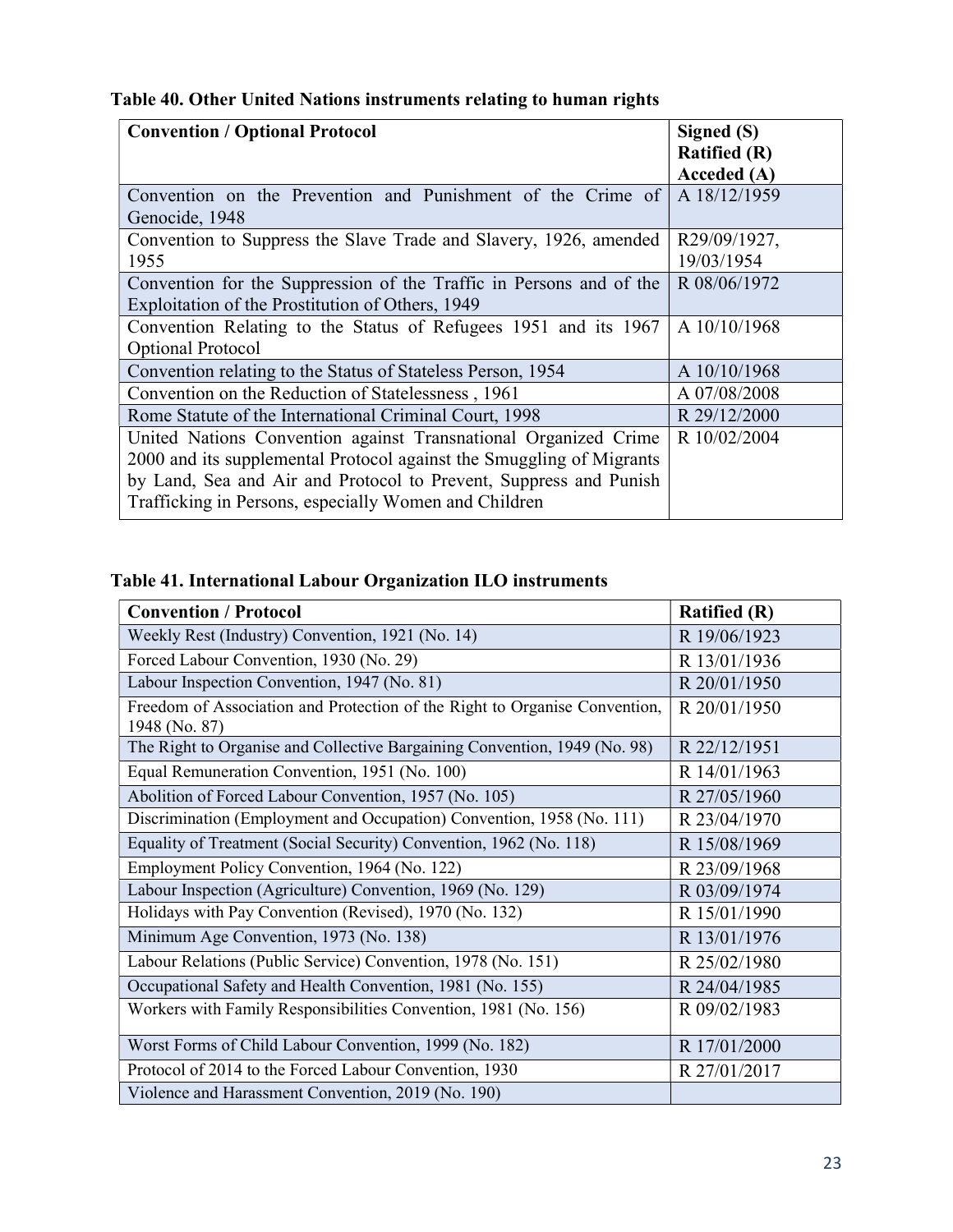## Table 42. UNESCO instruments

| <b>Convention / Protocol</b>                                            | <b>Ratification (R)</b> |
|-------------------------------------------------------------------------|-------------------------|
| Convention against Discrimination in Education, 1960                    | R 18/10/1971            |
| Convention Concerning the Protection of the World Cultural and Natural  | R 04/03/1987            |
| Heritage, 1972                                                          |                         |
| Hague Convention for the Protection of Cultural Property in the Event   | R 16/09/1994            |
| of Armed Conflict and related Protocol, 1954                            |                         |
| Convention on the Means of Prohibiting and Preventing the Illicit       | R 14/06/1999            |
| Import, Export and Transport of Ownership of Cultural Property, 1970    |                         |
| Convention on the Protection and Promotion of the Diversity of Cultural | R 600/2006              |
| Expressions, 2005                                                       |                         |
| Convention for the Safeguarding of the Intangible Cultural Heritage,    | R 21/02/2013            |
| 2003                                                                    |                         |
| International Convention against Doping in Sport, 2005                  | R 22/12/2006            |

## Table 43. UNIDROIT instruments

| <b>Convention / Protocol</b>                                      | <b>Ratification (R)</b> |
|-------------------------------------------------------------------|-------------------------|
| Convention on Stolen or Illegally Exported Cultural Objects, 1995 | R 28/05/1999            |

## Table 44. Hague Conference on Private International Law instruments

| <b>Convention / Protocol</b>                                                                                                                                                        | Signed (S)<br><b>Ratified (R)</b> |
|-------------------------------------------------------------------------------------------------------------------------------------------------------------------------------------|-----------------------------------|
| Convention concerning the recognition and enforcement of decisions<br>relating to maintenance obligations towards children, 1958                                                    | R 26/06/1967                      |
| Convention on the Recognition of Divorces and Legal Separations, 1970                                                                                                               | R 16/06/1977                      |
| Convention of on the Recognition and Enforcement of Decisions<br>Relating to Maintenance Obligations, 1973                                                                          | R 29/04/1983                      |
| Convention on the Civil Aspects of International Child Abduction, 1973                                                                                                              | R 25/05/1994                      |
| Convention on Celebration and Recognition of the Validity of<br>Marriages, 1978                                                                                                     | S 24/09/1980                      |
| Convention on International Access to Justice, 1980                                                                                                                                 | R 13/06/1980                      |
| Convention on Protection of Children and Co-operation in Respect of<br>Intercountry Adoption, 1993                                                                                  | R 27/03/1997                      |
| Convention on Jurisdiction, Applicable Law, Recognition, Enforcement<br>and Co-operation in Respect of Parental Responsibility and Measures for<br>the Protection of Children, 1996 | R 19/11/2010                      |
| Convention of 13 January 2000 on the International Protection of Adults,<br>2002                                                                                                    | R 19/11/2010                      |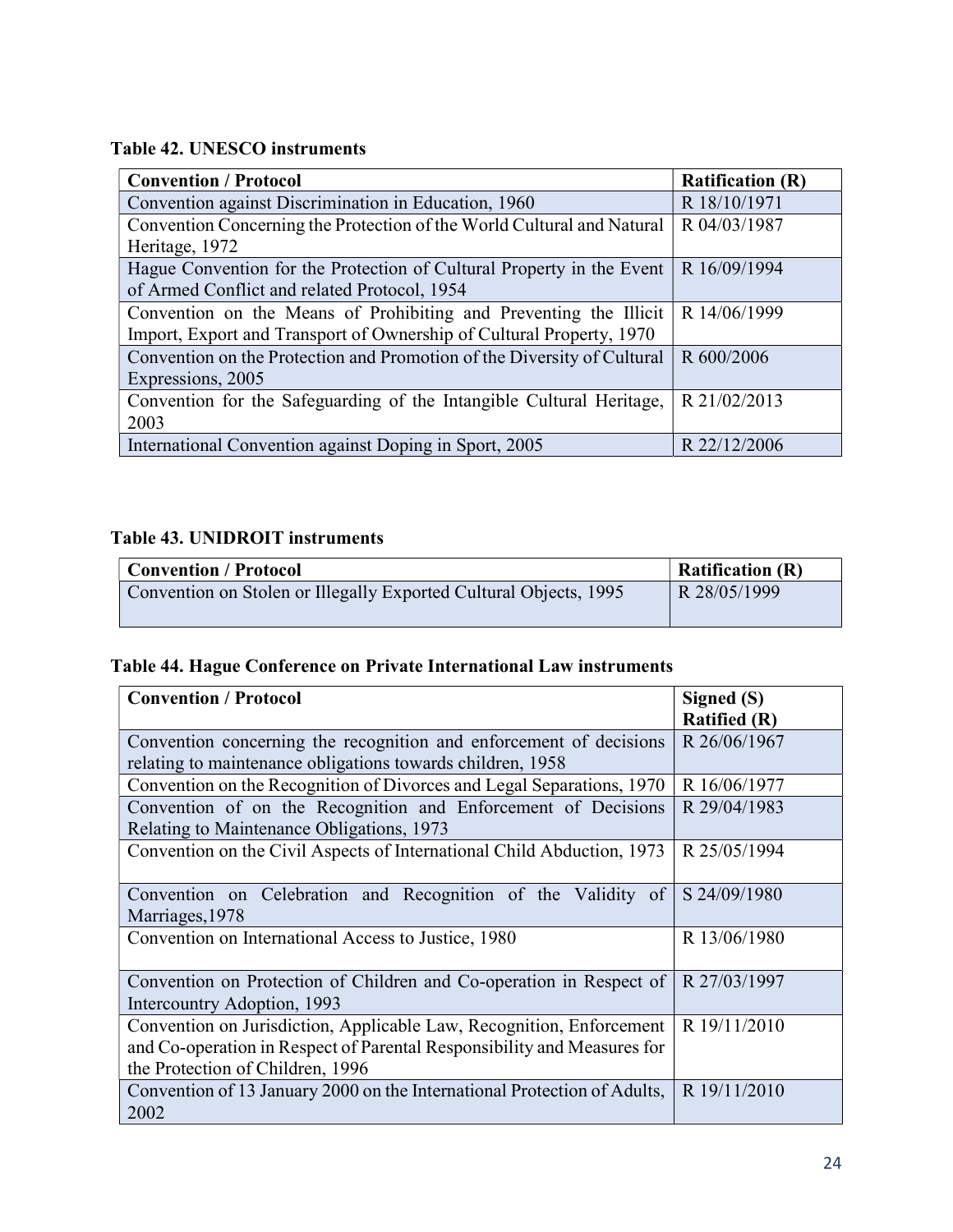|  |  | Table 45. Geneva Convention and other humanitarian law instruments |  |  |  |
|--|--|--------------------------------------------------------------------|--|--|--|
|--|--|--------------------------------------------------------------------|--|--|--|

| <b>Convention / Protocol</b>                                             | Signed (S)          |
|--------------------------------------------------------------------------|---------------------|
|                                                                          | <b>Ratified (R)</b> |
| Geneva Convention (I) for the Amelioration of the Condition of the       | R 22/02/1955        |
| Wounded and Sick in Armed Forces in the Field 1949                       |                     |
| Geneva Convention (II) for the Amelioration of the Condition of          | R 22/02/1955        |
| Wounded, Sick and Shipwrecked Members of Armed Forces at Sea,            |                     |
| 1949                                                                     |                     |
| Geneva Convention (III) relative to the Treatment of Prisoners of War,   | R 22/02/1955        |
| 1949                                                                     |                     |
| Geneva Convention (IV) relative to the Protection of Civilian Persons in | R 22/02/1955        |
| Time of War, 1949                                                        |                     |
| Protocol Additional to the Geneva Conventions of 12 August 1949, and     | R 07/08/1980        |
| relating to the Protection of Victims of International Armed Conflicts   |                     |
| (Protocol I), $1977$                                                     |                     |
| Protocol Additional to the Geneva Conventions of 12 August 1949, and     | R 07/08/1980        |
| relating to the Protection of Victims of Non-International Armed         |                     |
| Conflicts (Protocol II), 1977                                            |                     |
| Convention on the Prohibition of the Use, Stockpiling, Production and    | R 09/01/2012        |
| Transfer of Anti-Personnel Mines and on their Destruction, 1997          |                     |